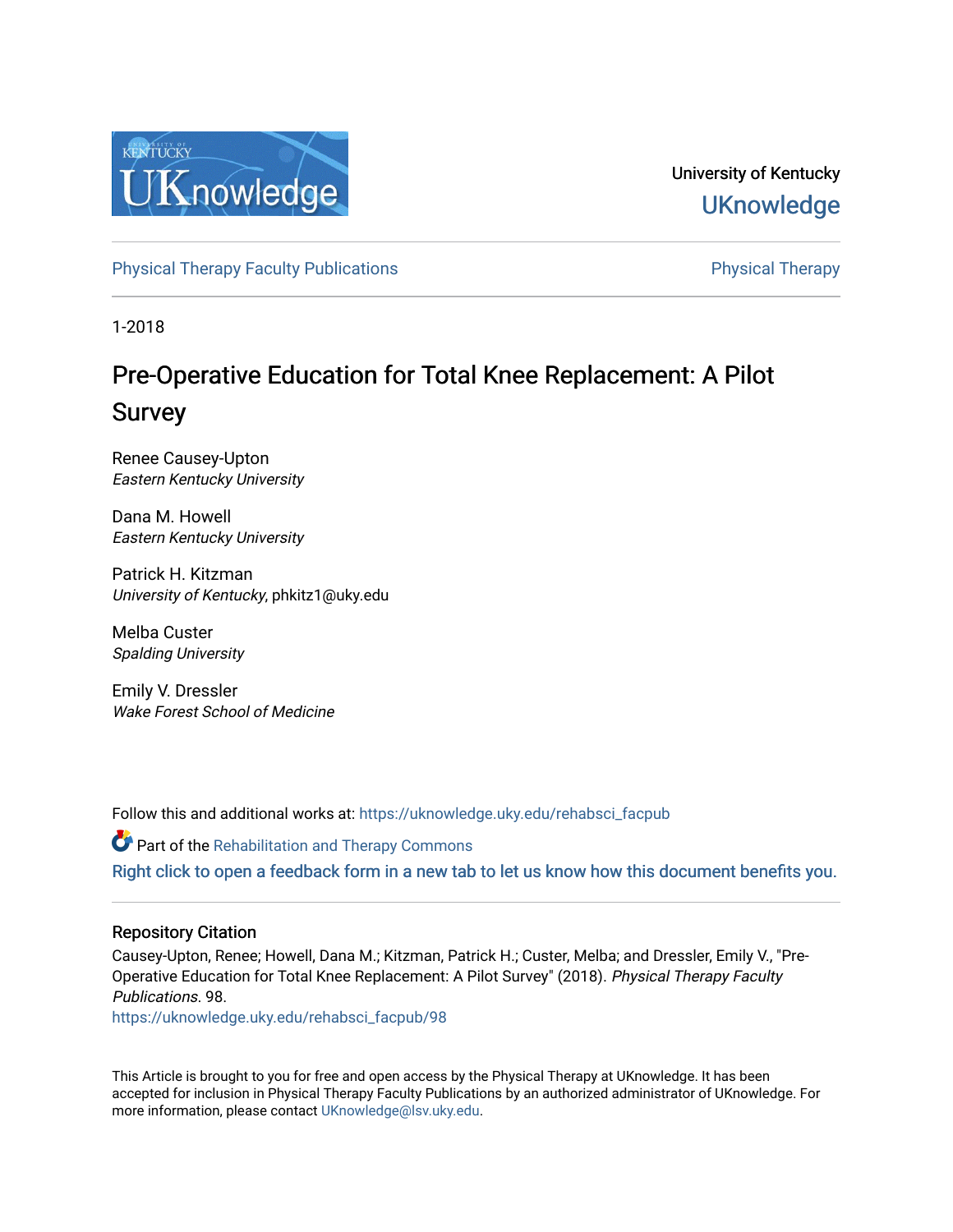# Pre-Operative Education for Total Knee Replacement: A Pilot Survey

#### Notes/Citation Information

Published in International Journal of Allied Health Sciences and Practice, v. 16, no. 4, article 6, p. 1-12.

© Internet Journal of Allied Health Sciences and Practice, 2018

Published under an [Attribution-NonCommercial-NoDerivs CC BY-NC-ND](https://creativecommons.org/licenses/by-nc-nd/3.0/) license.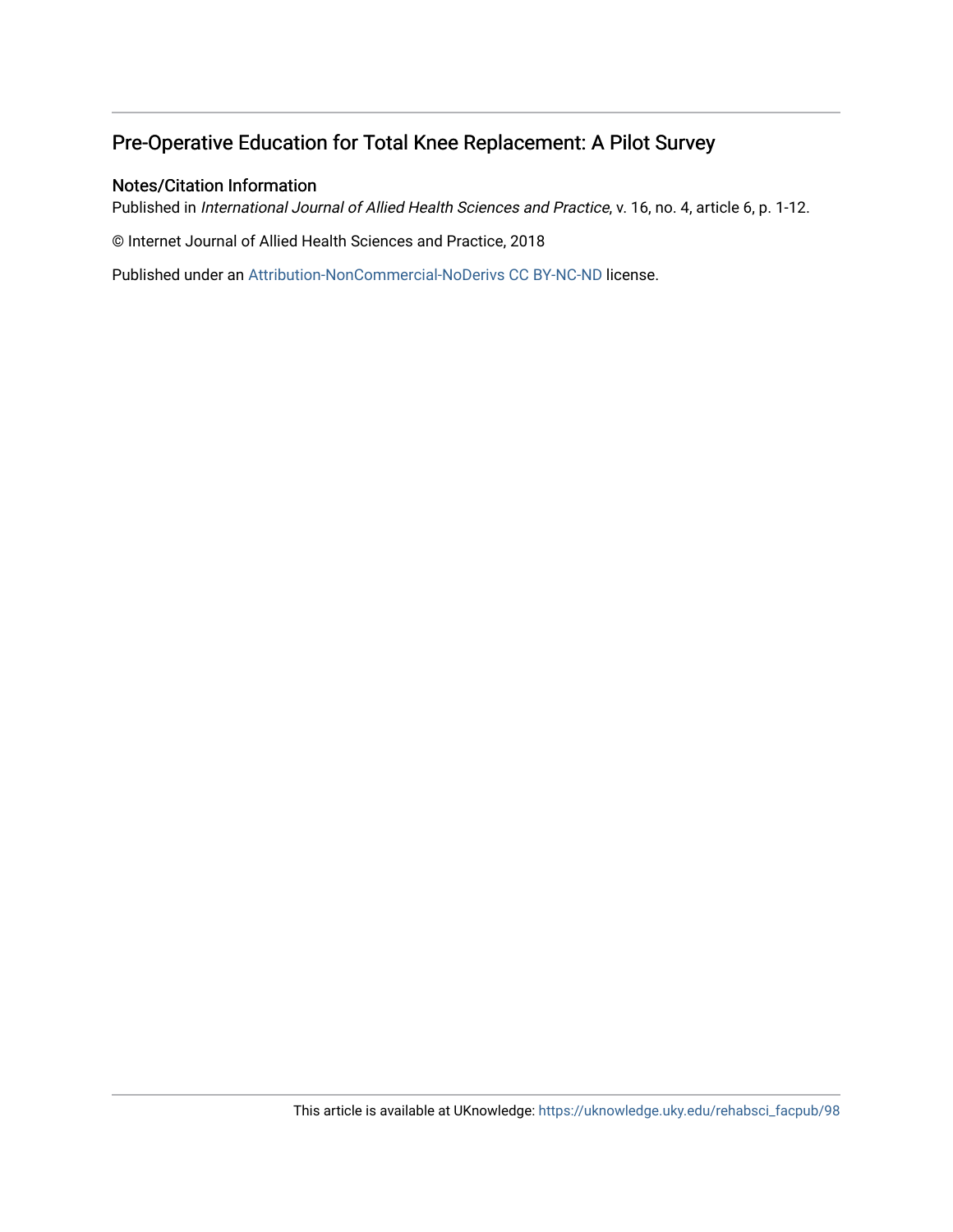

# **[Internet Journal of Allied Health Sciences](https://nsuworks.nova.edu/ijahsp?utm_source=nsuworks.nova.edu%2Fijahsp%2Fvol16%2Fiss4%2F6&utm_medium=PDF&utm_campaign=PDFCoverPages) [and Practice](https://nsuworks.nova.edu/ijahsp?utm_source=nsuworks.nova.edu%2Fijahsp%2Fvol16%2Fiss4%2F6&utm_medium=PDF&utm_campaign=PDFCoverPages)**

[Volume 16](https://nsuworks.nova.edu/ijahsp/vol16?utm_source=nsuworks.nova.edu%2Fijahsp%2Fvol16%2Fiss4%2F6&utm_medium=PDF&utm_campaign=PDFCoverPages) | [Number 4](https://nsuworks.nova.edu/ijahsp/vol16/iss4?utm_source=nsuworks.nova.edu%2Fijahsp%2Fvol16%2Fiss4%2F6&utm_medium=PDF&utm_campaign=PDFCoverPages) [Article 6](https://nsuworks.nova.edu/ijahsp/vol16/iss4/6?utm_source=nsuworks.nova.edu%2Fijahsp%2Fvol16%2Fiss4%2F6&utm_medium=PDF&utm_campaign=PDFCoverPages)

October 2018

# Pre-operative Education for Total Knee Replacement: A Pilot Survey

Renee Causey-Upton *Eastern Kentucky University*, renee.causey-upton@eku.edu

Dana M. Howell *Eastern Kentucky University*, dana.howell@eku.edu

Patrick H. Kitzman *University of Kentucky*, phkitz1@uky.edu

Melba Custer *Spalding University*, Mcuster@spalding.edu

Emily V. Dressler *Wake Forest University*, edressle@wakehealth.edu

Follow this and additional works at: [https://nsuworks.nova.edu/ijahsp](https://nsuworks.nova.edu/ijahsp?utm_source=nsuworks.nova.edu%2Fijahsp%2Fvol16%2Fiss4%2F6&utm_medium=PDF&utm_campaign=PDFCoverPages) Part of the [Rehabilitation and Therapy Commons](http://network.bepress.com/hgg/discipline/749?utm_source=nsuworks.nova.edu%2Fijahsp%2Fvol16%2Fiss4%2F6&utm_medium=PDF&utm_campaign=PDFCoverPages)

#### Recommended Citation

Causey-Upton R, Howell DM, Kitzman PH, Custer M, Dressler EV. Pre-operative Education for Total Knee Replacement: A Pilot Survey. The Internet Journal of Allied Health Sciences and Practice. 2018 Oct 03;16(4), Article 6.

This Manuscript is brought to you for free and open access by the College of Health Care Sciences at NSUWorks. It has been accepted for inclusion in Internet Journal of Allied Health Sciences and Practice by an authorized editor of NSUWorks. For more information, please contact [nsuworks@nova.edu.](mailto:nsuworks@nova.edu)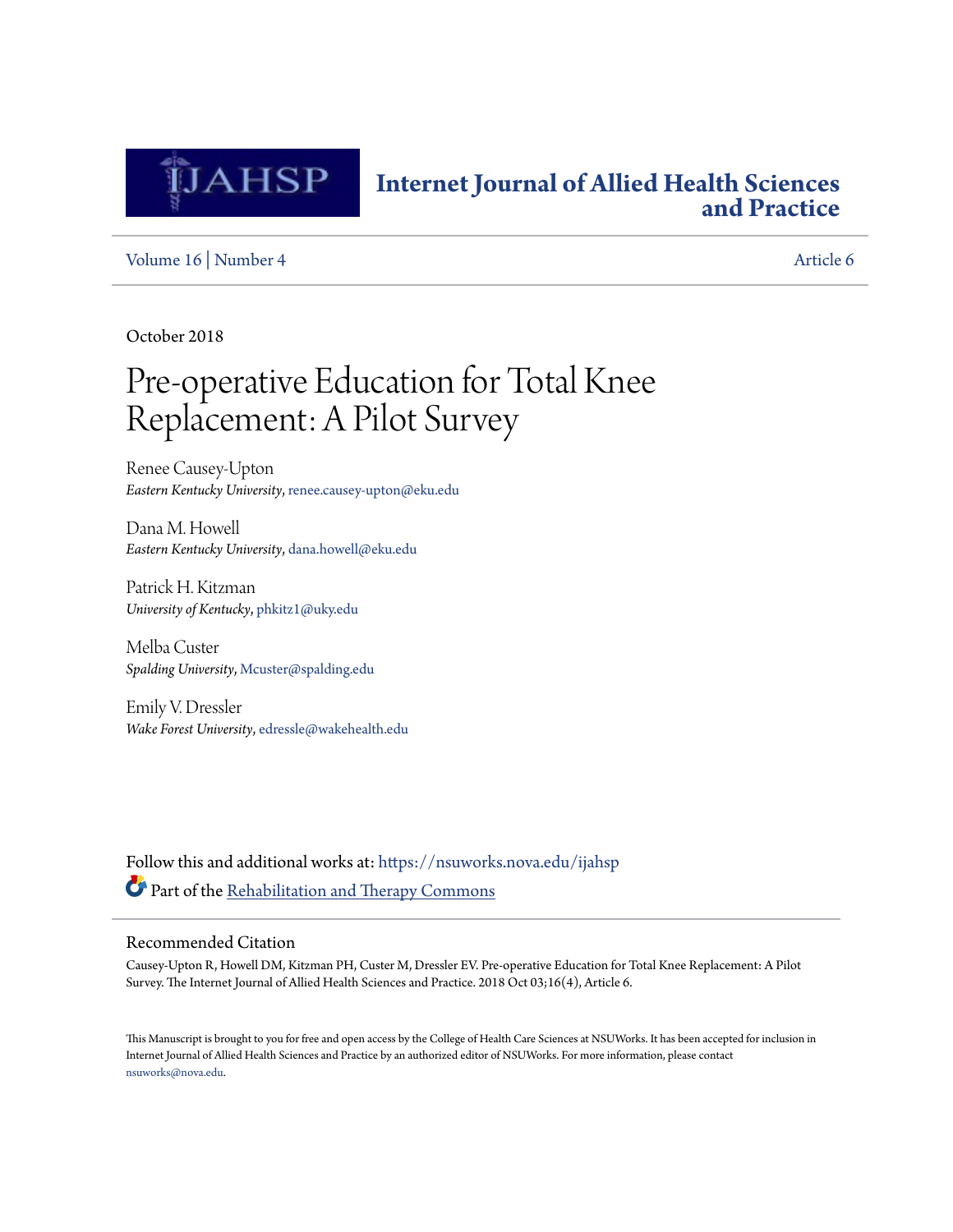#### **Pre-operative Education for Total Knee Replacement: A Pilot Survey**

**Purpose:** The structure of pre-operative education programs used nationally for patients prior to total knee replacement (TKR) surgery has not been identified previously, thus hospitals across the United States lack a common standard for this pre-operative education to ensure best patient outcomes. The purpose of this pilot survey study was to describe the content, providers, and delivery methods currently utilized to deliver preoperative education for total knee replacement in the United States.

**Method:** Data were collected using an online survey developed by the authors based on review of literature and three pre-operative programs, and was distributed through the Research Electronic Data Capture (REDCap). The survey consisted of 16 questions, including 12 closed-ended and four open-ended items. Participants were identified through convenience sampling using contacts of the first author and an internet search of hospitals that provide pre-operative education. Seven professional participants total from nursing, physical therapy, and occupational therapy completed the survey. Descriptive statistics were used for data analysis of the 12 quantitative questions to determine frequency and percentages of responses. Responses on the four openended survey items, as well as participant responses of "other" for question items, were recorded and collated from individual survey responses.

**Results:** Pre-operative education provider teams for total knee replacements most frequently consisted of nursing, physical therapy, and occupational therapy staff. Most education programs were provided two weeks prior to surgery in a group format, with the majority of programs being delivered in a single session lasting between 1 and 1.5 hours. Verbal and written instruction were the most commonly utilized methods to deliver education. Individual patient programs included a variety of topics, ranging from what to expect while in the hospital, self-care, adaptive equipment, and home safety being some of the most commonly included content.

**Conclusions:** This pilot study provides a framework to describe the structure of pre-operative total knee replacement education nationally, and can be used to guide a future large scale survey to fully describe the content, providers, and delivery methods of pre-operative education for this population across the United States using a representative sample.

#### **Author Bio(s)**

**Renee Causey-Upton, PhD, OTD, OTR/L,** has a PhD in Rehabilitation Sciences from University of Kentucky. She is an assistant professor and the Bachelor of Science in Occupational Science Program Coordinator for the Department of Occupational Science and Occupational Therapy at Eastern Kentucky University. **Dana M. Howell, PhD, OTD, OTR/L, FAOTA,** has a PhD in Education from the University of Idaho and is a full professor in the Department of Occupational Science and Occupational Therapy at Eastern Kentucky University. She is also the Occupational Therapy Doctorate Program Coordinator at Eastern Kentucky University and Rehabilitation Sciences Doctoral program Liaison at University of Kentucky. **Patrick H. Kitzman, PT, PhD,** has a PhD in Neurosciences from the Ohio State University and is a full professor in the Department of Rehabilitation Sciences at the University of Kentucky. He also serves as the Associate Dean for Research in the College of Health Sciences at the University of Kentucky. **Melba Custer, PhD, OT/ L,** has a PhD in Rehabilitation Sciences from University of Kentucky and is a professor in the Department of Occupational Therapy at Spalding University. She is also an occupational therapist at Commonwealth Hand Therapy. **Emily V. Dressler, PhD,** has her PhD in Biostatistics from the Medical University of South Carolina and is currently an associate professor in the Department of Biostatistical Sciences at Wake Forest School of Medicine.

This manuscript is available in Internet Journal of Allied Health Sciences and Practice: [https://nsuworks.nova.edu/ijahsp/vol16/iss4/6](https://nsuworks.nova.edu/ijahsp/vol16/iss4/6?utm_source=nsuworks.nova.edu%2Fijahsp%2Fvol16%2Fiss4%2F6&utm_medium=PDF&utm_campaign=PDFCoverPages)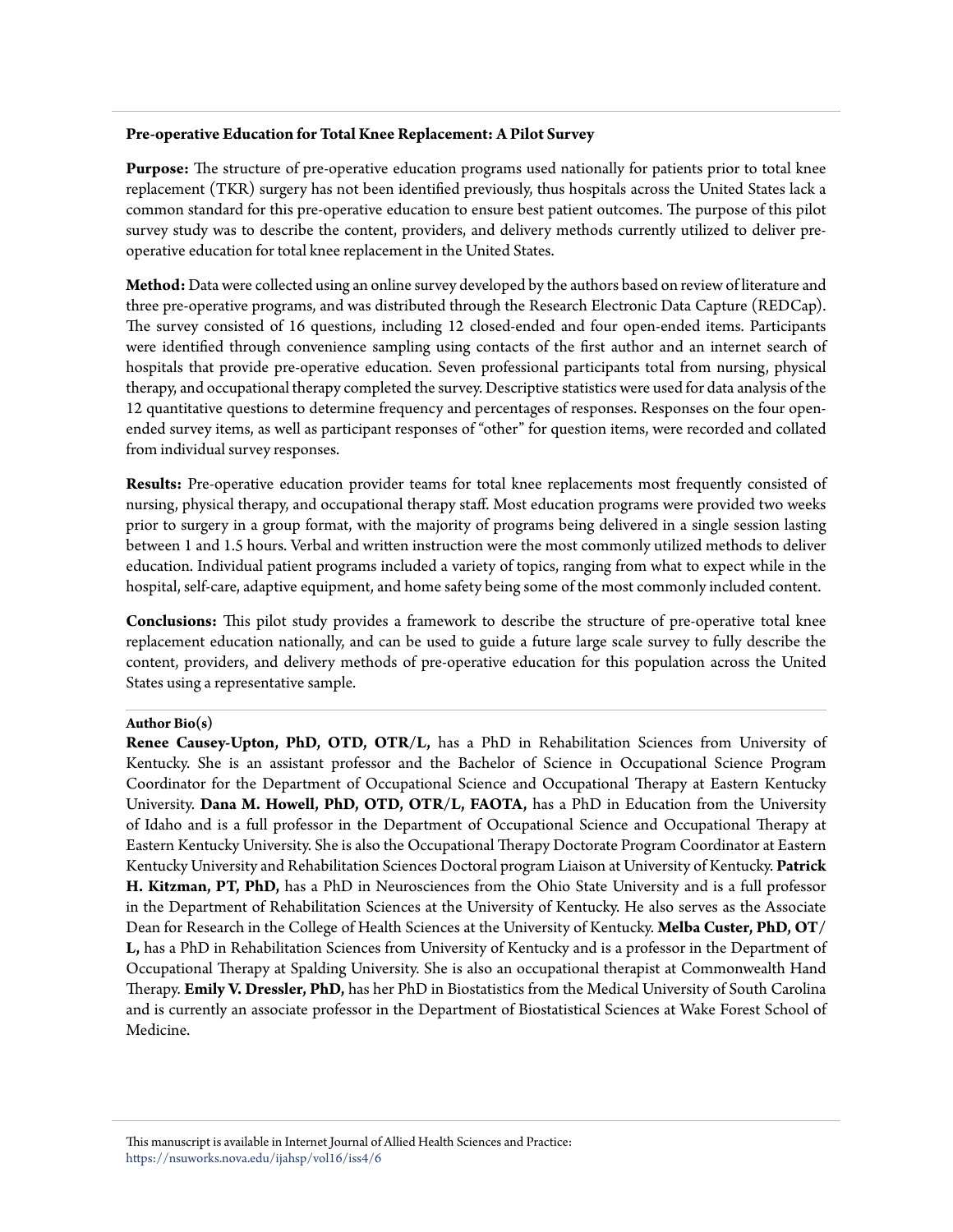#### **Acknowledgements**

The authors would like to thank the health care providers who were willing to participate in this pilot survey.

This manuscript is available in Internet Journal of Allied Health Sciences and Practice: [https://nsuworks.nova.edu/ijahsp/vol16/iss4/6](https://nsuworks.nova.edu/ijahsp/vol16/iss4/6?utm_source=nsuworks.nova.edu%2Fijahsp%2Fvol16%2Fiss4%2F6&utm_medium=PDF&utm_campaign=PDFCoverPages)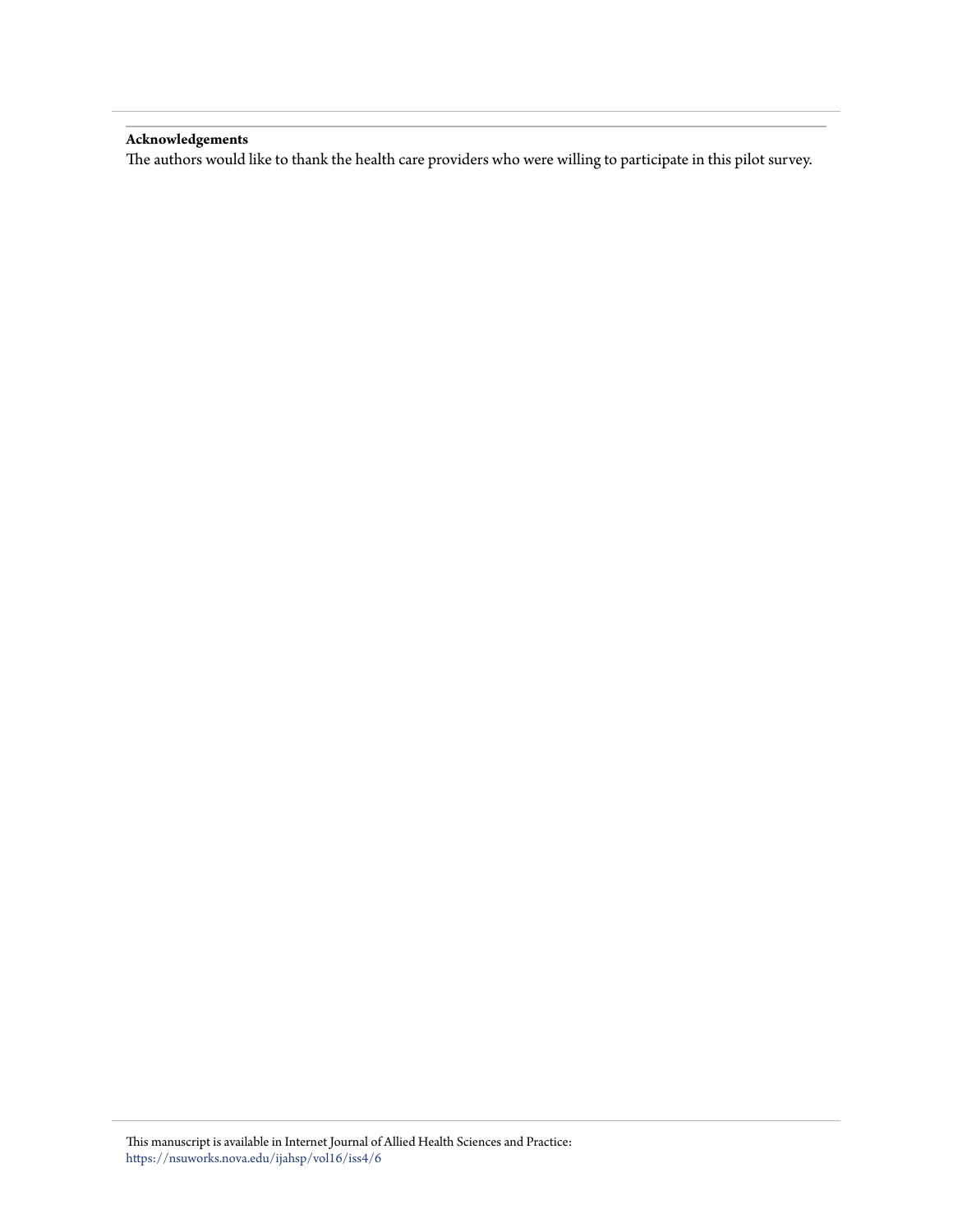

# <span id="page-5-0"></span>**[Internet Journal of Allied Health Sciences](https://nsuworks.nova.edu/ijahsp?utm_source=nsuworks.nova.edu%2Fijahsp%2Fvol14%2Fiss3%2F1&utm_medium=PDF&utm_campaign=PDFCoverPages) [and Practice](https://nsuworks.nova.edu/ijahsp?utm_source=nsuworks.nova.edu%2Fijahsp%2Fvol14%2Fiss3%2F1&utm_medium=PDF&utm_campaign=PDFCoverPages)**

Manuscript 1751

# Preoperative Education for Total Knee Replacement: A Pilot Survey

Renee Causey-Upton

Dana M. Howell

Patrick H. Kitzman

Melba Custer

Emily V. Dressler

Follow this and additional works at: [https://nsuworks.nova.edu/ijahsp](https://nsuworks.nova.edu/ijahsp?utm_source=nsuworks.nova.edu%2Fijahsp%2Fvol14%2Fiss3%2F1&utm_medium=PDF&utm_campaign=PDFCoverPages) Part of the [Rehabilitation and Therapy Commons](http://network.bepress.com/hgg/discipline/749?utm_source=nsuworks.nova.edu%2Fijahsp%2Fvol14%2Fiss3%2F1&utm_medium=PDF&utm_campaign=PDFCoverPages)

This Manuscript has supplementary content. View the full record on NSUWorks he[re:](#page-5-0)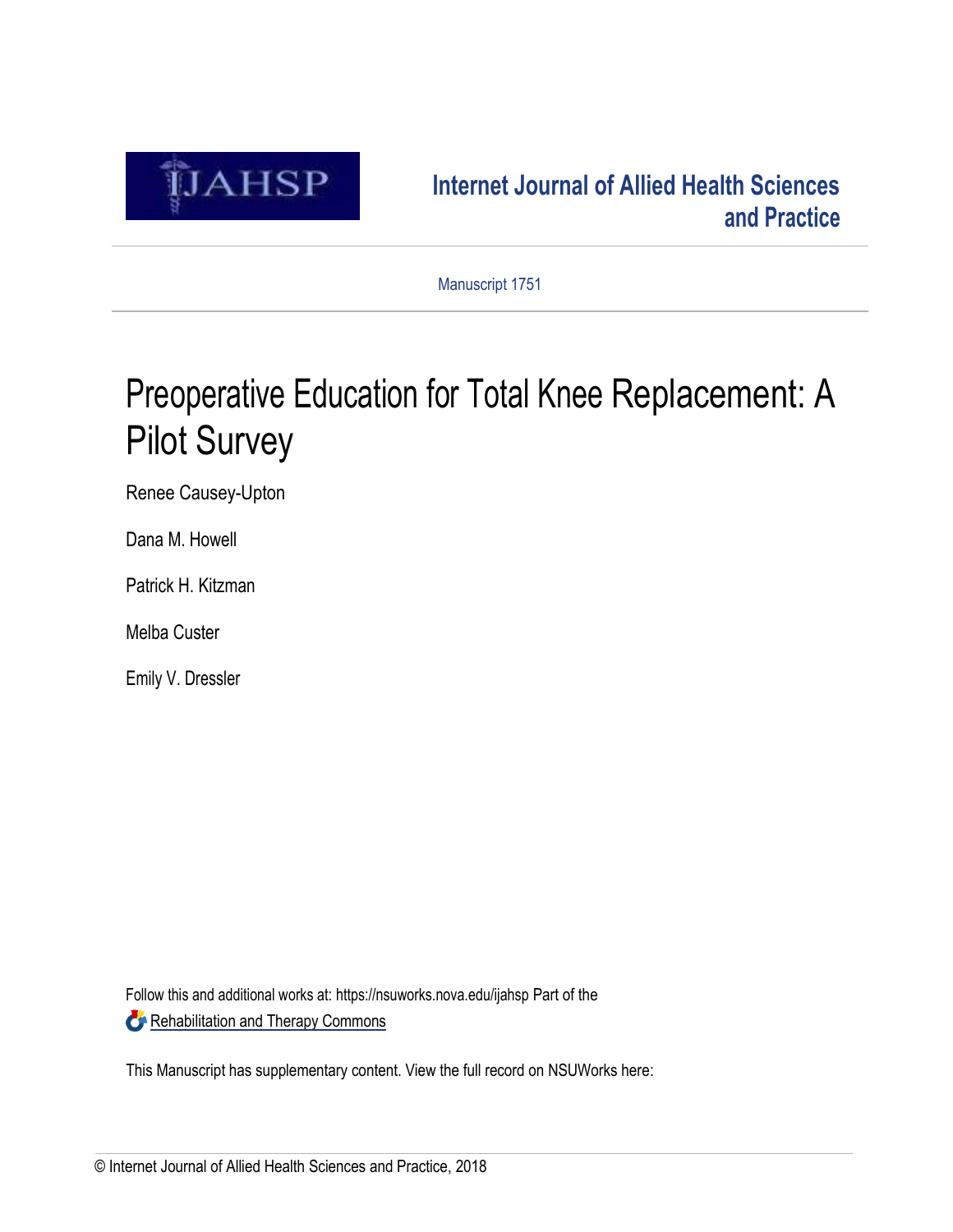# **ABSTRACT**

**Purpose:** The structure of preoperative education programs used nationally for patients prior to total knee replacement (TKR) surgery has not been identified previously, thus hospitals across the United States lack a common standard for this preoperative education to ensure best patient outcomes. The purpose of this pilot survey study was to describe the content, providers, and delivery methods currently utilized to deliver preoperative education for total knee replacement in the United States.

**Method:** Data were collected using an online survey developed by the authors based on review of literature and 3 preoperative programs and was distributed through the Research Electronic Data Capture (REDCap). The survey consisted of 16 questions, including 12 closed-ended and 4 open-ended items. Participants were identified through convenience sampling using contacts of the first author and an Internet search of hospitals that provided preoperative education. Seven professional participants from nursing, physical therapy, and occupational therapy completed the survey. Descriptive statistics were used for data analysis of the 12 quantitative questions to determine frequency and percentages of responses. Responses on the 4 open-ended survey items as well as participant responses of "other" for question items were recorded and collated from individual survey responses.

**Results:** Preoperative education provider teams for total knee replacements most frequently consisted of nursing, physical therapy, and occupational therapy staff. Most education programs were provided 2 weeks prior to surgery in a group format with the majority of programs being delivered in a single session lasting between 1 and 1.5 hours. Verbal and written instruction were the most commonly utilized methods to deliver education. Individual patient programs included a variety of topics, ranging from the expectations while in the hospital, self-care, adaptive equipment, and home safety, being some of the most commonly included content.

**Conclusions:** With this pilot study, we have provided a framework to describe the structure of preoperative total knee replacement education nationally, which can be used to guide a future large-scale survey to fully describe the content, providers, and delivery methods of preoperative education for this population across the United States, using a representative sample.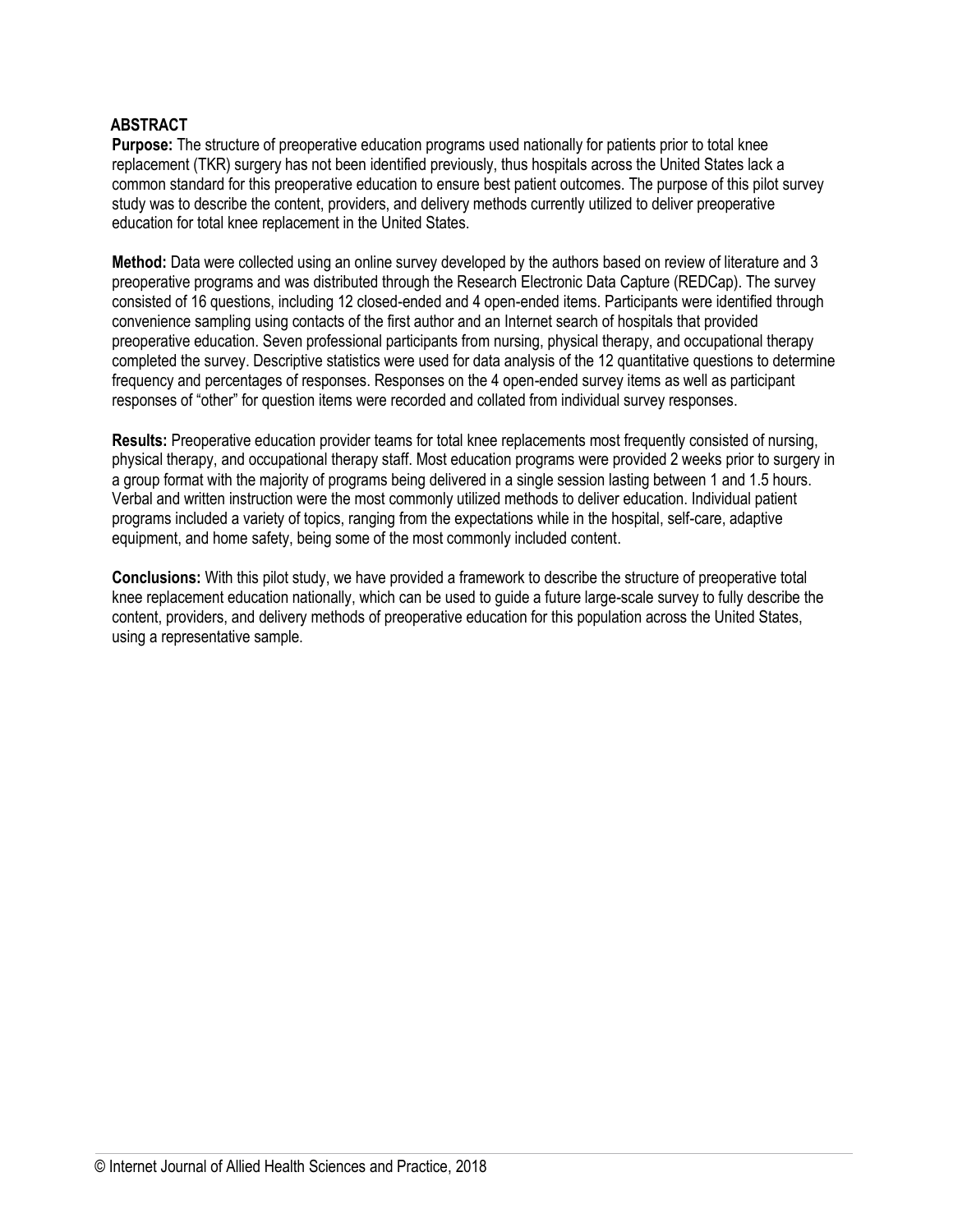# **Preoperative Education for Total Knee Replacement: a Pilot Survey**

Renee Causey-Upton, PhD, OTD, OTR/L<sup>1</sup> Dana M.Howell, PhD, OTD, OTR/L, FAOTA<sup>1</sup> Patrick H. Kitzman, PT, PhD<sup>2</sup> Melba Custer, PhD, OT/L<sup>3</sup> Emily V. Dressler, PhD<sup>4</sup>

- 1. Eastern Kentucky University
- 2. University of Kentucky
- 3. Kentucky University
- 4. Wake Forest School of Medicine

United States

#### **Abstract**

**Purpose:** The structure of preoperative education programs used nationally for patients prior to total knee replacement (TKR) surgery has not been identified previously, thus hospitals across the United States lack a common standard for this preoperative education to ensure best patient outcomes. The purpose of this pilot survey study was to describe the content, providers, and delivery methods currently utilized to deliver preoperative education for total knee replacement in the United States. **Method:**  Data were collected using an online survey developed by the authors based on review of literature and 3 preoperative programs and was distributed through the Research Electronic Data Capture (REDCap). The survey consisted of 16 questions, including 12 closed-ended and 4 open-ended items. Participants were identified through convenience sampling using contacts of the first author and an Internet search of hospitals that provided preoperative education. Seven professional participants from nursing, physical therapy, and occupational therapy completed the survey. Descriptive statistics were used for data analysis of the 12 quantitative questions to determine frequency and percentages of responses. Responses on the 4 open- ended survey items as well as participant responses of "other" for question items were recorded and collated from individual survey responses. **Results:**  Preoperative education provider teams for total knee replacements most frequently consisted of nursing, physical therapy, and occupational therapy staff. Most education programs were provided 2 weeks prior to surgery in a group format with the majority of programs being delivered in a single session, lasting between 1 and 1.5 hours. Verbal and written instruction were the most commonly utilized methods to deliver education. Individual patient programs included a variety of topics, ranging from the expectations while in the hospital, self-care, adaptive equipment, and home safety, being some of the most commonly included content. **Conclusions:** With this pilot study, we have provided a framework to describe the structure of preoperative total knee replacement education nationally, which can be used to guide a future large-scale survey to fully describe the content, providers, and delivery methods of preoperative education for this population across the United States, using a representative sample.

**Key Words**: total knee arthroplasty, total joint replacement, pre-surgical, training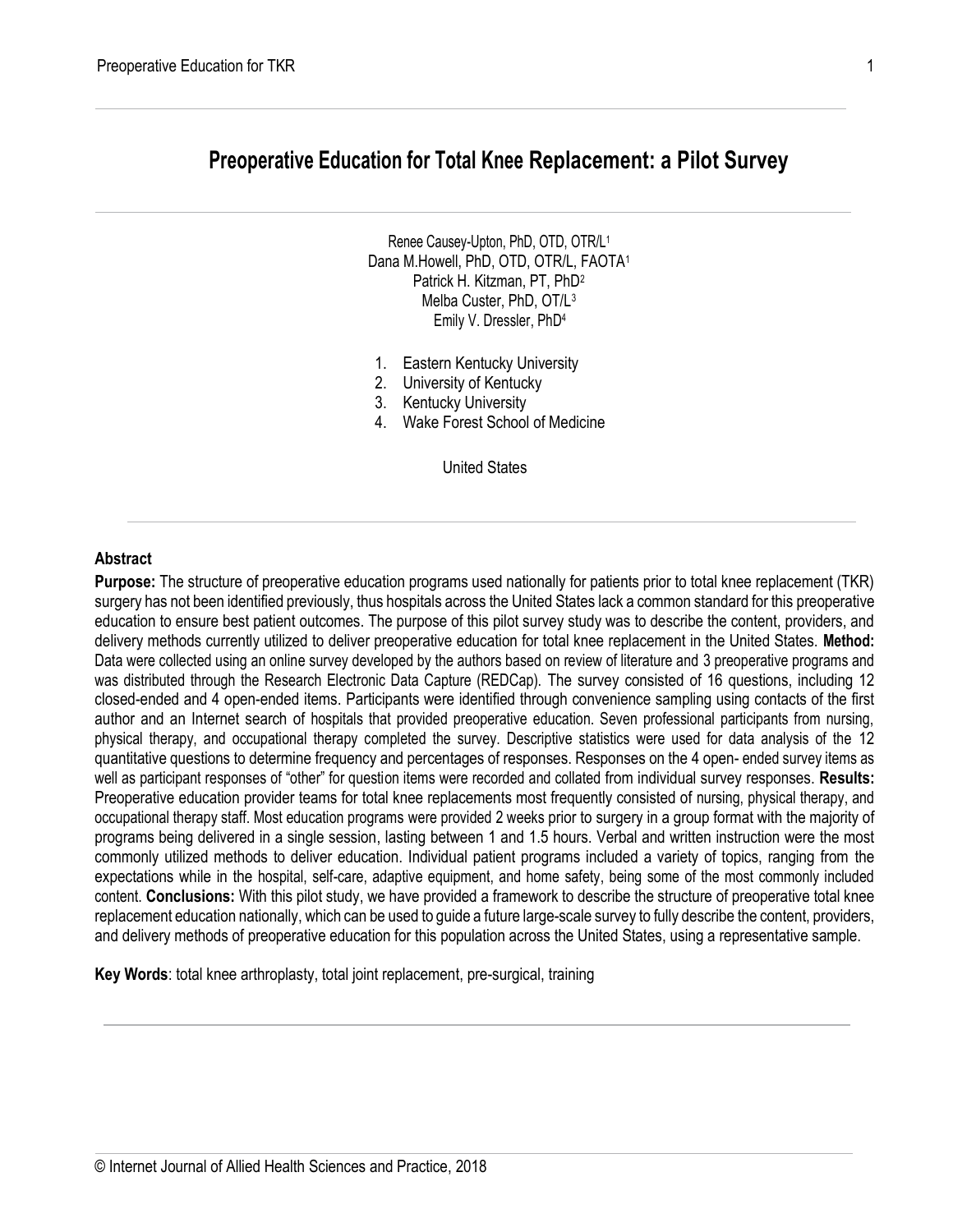#### **BACKGROUND**

The prevalence of symptomatic knee osteoarthritis (OA) in the United States in 2016 was estimated to include 14 million persons currently living with knee OA.<sup>1</sup> Total knee replacement (TKR) is a common intervention for OA that has been found to have better outcomes than non-surgical interventions with greater than 750,000 persons undergoing TKR annually in the United States.<sup>2,3</sup> TKR has often been associated with reduced pain, increased quality of life, improved functional abilities, and high patient satisfaction following surgery.4Although most persons who undergo TKR experience these positive results, others do not achieve the same satisfactory outcomes. Reduced functional performance, falling in hospital or at home, hospital re-admittance, and other negative outcomes have been reported in the literature following TKR surgery. The functional limitations experienced in the early phase after TKR have often been greater than patients anticipated with many individuals expecting to achieve full functional recovery much sooner than actual surgical outcomes reported in the literature.<sup>5,6</sup> In the months after TKR, as many as 11.8% of patients experience a fall, and up to 8% of patients are readmitted to the hospital.<sup>7,8</sup>

Patients have reported having unrealistic expectations about the functional tasks they would be able to complete in the early postoperative phase with some individuals having significant disparities between their expectations and their perceived functional performance after surgery.<sup>6</sup> Many patients are still unable to return to higher level functional tasks, such as gardening, by 6 months after surgery or tasks that require bending and stooping even after 1 year of recovery following TKR.9,10 Patients have also reported receiving conflicting information from health care providers, creating confusion regarding which instructions to follow at home.11,12 Additionally, the amount and intensity of pain experienced after knee replacement may exceed the discomfort patients expect to experience; some patients have reported having longer recovery times, sleep disturbances, and poor satisfaction due to unexpected levels of pain following joint replacement.11,13,14 Previous researchers discussing negative experiences following TKR demonstrated that patients may not be as prepared as they need to be to achieve optimal outcomes after discharge. Preparing for discharge after surgery begins with preoperative education to ready patients for the postoperative phase. Realistic expectations for recovery after TKR, knowledge about how to complete daily life tasks after surgery, strategies for preventing falls, and known factors related to hospital readmission should all be addressed through preoperative education as a resource for better preparing patients for return to home.

Little research is currently available in which patient or provider perceptions are explored regarding the adequacy of preoperative education for TKR. Scant literature is available regarding preoperative education for other diagnoses. Following an extensive literature review, only one study was found in which patient perceptions of preoperative education before cardiac surgery were explored, and another researcher studied patient perceptions regarding preoperative education for orthopedic surgery prior to reduction and internal fixation to repair fractures of the upper and lower extremities.15,16 While patients in both studies perceived that they received helpful information prior to surgery, areas identified as needing more education included expectations for the early postoperative phase. Montin et al. examined patients' perceptions of knowledge received preoperatively for total hip replacement (THR) and TKR using a questionnaire design.<sup>17</sup> Montin et al. identified topics patients felt they received the most and least information about; however, a limitation of that study was it did not examine whether or not patients found the education to be adequate or areas they felt were missing.<sup>17</sup> Ingaddotir et al. found that patients' knowledge expectations before TKR exceeded the knowledge gained through preoperative education, demonstrating a disparity between knowledge desired and knowledge obtained prior to surgery.<sup>18</sup> Literature regarding provider perceptions about preoperative and postoperative education is very limited. In a graduate research project, Rae identified occupational therapists' perceptions about the ideal preoperative education program for individuals with planned THR surgery.<sup>19</sup> Rae found discrepancies between the current program design for THR and the participants' perceptions regarding the optimal design for preoperative education with this population.<sup>19</sup> Westby and Backman examined patient and health care providers' views of rehabilitation practices and outcomes after TKR and THR and found different but overlapping perceptions among these two groups.<sup>14</sup> Patients found communication with providers to be inadequate while health professionals focused more on the inadequacy of communication between disciplines. Both patients and health care professionals expressed that preoperative education was crucial for providing clarification regarding expectations and empowering the clients to be an active participant in their recovery.<sup>14</sup>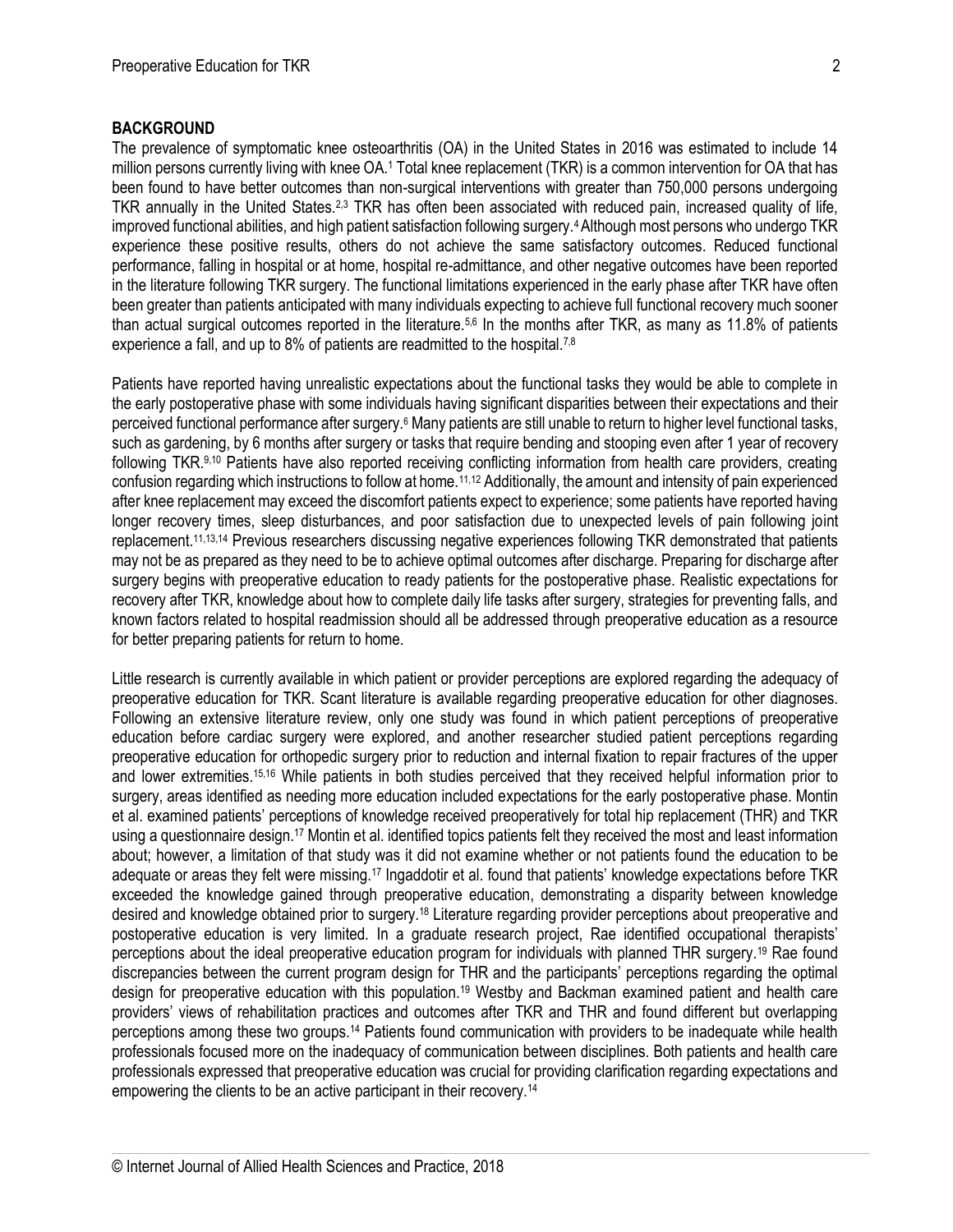The current evidence regarding the efficacy of preoperative education presents conflicting results. Larger systematic reviews of randomized controlled trials have demonstrated that available research is not strong enough to support or contradict the use of preoperative education prior to joint replacement surgery.20-22 Individual researchers have found positive results of preoperative education, such as reduced anxiety prior to surgery, increased preparedness for surgery, decreased fall incidence, better pain control post-operatively, and reduced length of stay.<sup>23-27</sup> However, other researchers have shown that preoperative education did not fully prepare patients for the expectations after surgery with many patients finding both preoperative and postoperative education to be insufficient.<sup>14,28,29</sup> Some patients have reported receiving inconsistent or even contradictory information from different health care providers.11,12,27 Previous researchers have reflected that patient education is not fully addressing the needs of TKR patients prior to discharge. The structure of preoperative education programs used nationally for patients prior to TKR surgery has not been identified previously, thus hospitals across the United States lack a common standard for this education to ensure best outcomes to promote safety, increased functional independence, and improved quality of life for discharge home.

Limited descriptions of educational content, delivery methods, and providers of preoperative education have been provided in individual research manuscripts and have also been presented in systematic reviews for the studies that met strict inclusion criteria to be incorporated in these reviews.<sup>20-22</sup> Descriptions of programs currently found in systematic reviews or individual studies within the literature are not representative of preoperative education at a national level. A variety of health care staff may participate in preoperative education, such as nurses, physical therapists, occupational therapists, social workers/discharge planners among other providers, who have a role in delivering preoperative education. These providers along with the content and methods of educational delivery can vary significantly by program. An understanding of the current structure of preoperative education is needed as a basis to develop educational programs that better meet client needs to prepare them for discharge home. The objectives of this pilot survey study were to identify the content, providers and, delivery methods of preoperative education programs for patients undergoing TKR surgery.

#### **METHODS**

This pilot study was approved by the Institutional Review Board (IRB) at Eastern Kentucky University through expedited review in September 2016. All participants provided informed consent to participate in the study and were advised that participation was voluntary and could be stopped at any time.

#### **Research Design**

This research included an exploratory, descriptive design with an online pilot survey created by the investigators. The survey consisted of both closed-ended and open-ended question items and was conducted in fall 2016 and spring 2017. Survey research is an appropriate technique for presenting descriptive data about a topic that has not been thoroughly researched previously.<sup>30</sup> This method also was used gathering information across a broader audience and geographic area in a more efficient manner than other methods of data collection, such as in-person interviews.<sup>30</sup>

#### **Recruitment.**

The population for this study included all health care providers who currently participate in preoperative education for persons undergoing TKR surgery. An exhaustive list of these providers was not available, which did not permit determining the total number of individuals who are included in this population. Because no comprehensive database exists that lists all providers or facilities that participate in preoperative education for TKR surgery, potential participants were recruited for the study by contacting providers from hospitals at geographic locations around the United States who provide preoperative education to this patient population. These hospitals were located through convenience sampling using contacts of the first author as well as an Internet search of hospitals that provide TKR and an education program prior to surgery. Hospitals that met these criteria were contacted throughout the study time period to identify an appropriate individual at the facility who provided preoperative education. Potential participants were contacted via telephone and email by the primary investigator. The main hospital number was used as the initial point of contact if a direct phone number or email address for preoperative education or total joint replacement were not available on the hospital's Web site. The primary investigator described the study in detail and asked if the individual would like to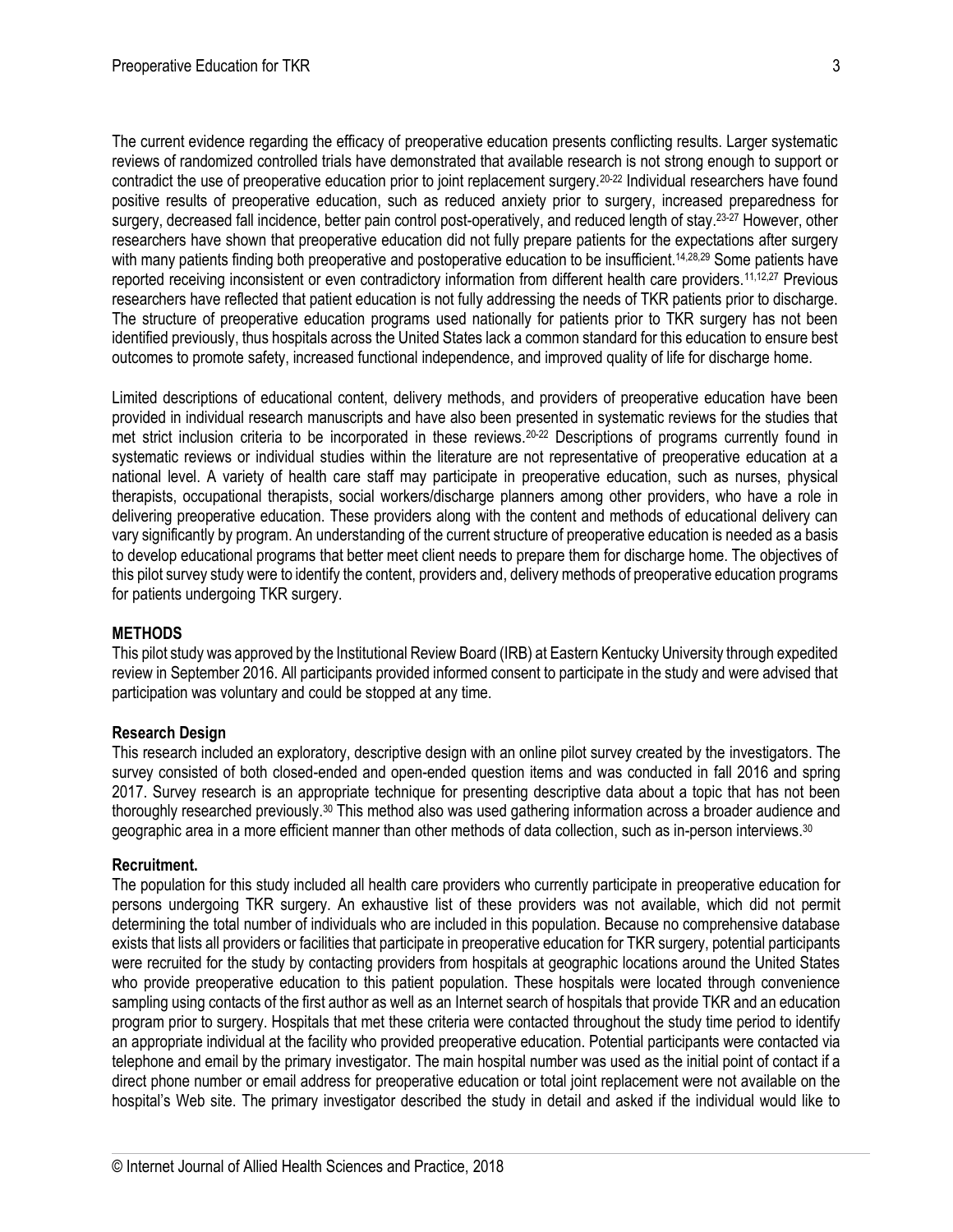participate in the study. The primary investigator then emailed the informed consent letter and a link to the survey for study completion. Forty facilities were contacted for recruitment, and 15 individuals initially agreed to participate in the study. Through the informed consent letter, email cover letter, and telephone conversation with the primary investigator, participants were advised that participation was voluntary and could be stopped at any time. Completion of the survey was considered as providing informed consent for participation in the study.

# **Data Collection:**

**Methods and Instrumentation.** Data were collected using an online survey. Participants were emailed a link to complete the survey through the Research Electronic Data Capture (REDCap), a secure system that supports Webbased data collection and analysis for research studies.<sup>31</sup> This program can be accessed through a university affiliation. The survey included 16 questions total and took approximately 10 minutes to complete. See Appendix A for a copy of the survey questions. Survey items posed questions about demographic information, current program design, ideal program design, and feedback regarding the design of the survey itself. Demographic questions numbers 1 through 3 asked participants to identify their health care discipline, how long they had worked in their discipline, and their educational level. Current program design questions numbers 4 through 10 were focused on the following areas related to preoperative education: topics covered, providers involved, educational delivery methods, format, timing, number of sessions, and length of sessions. Questions numbers 11 through 13 regarding ideal educational programs asked participants to identify optimal design for these same areas as well as asking participants to identify any other needed alterations to their current program design. Open-ended questions numbers 14 through 16 at the end of the survey sought feedback regarding the survey design itself, including the following: any areas of confusion on the survey, feedback regarding additional survey questions or response items that participants felt should be added, and any additional feedback that participants wanted to add regarding the design of the survey. Survey questions were developed based on information available in the literature describing preoperative education as well as by reviewing 3 preoperative education programs in Lexington, Kentucky. The first author either attended a preoperative education class or met with the primary education provider for each of these 3 programs. Materials available from these programs, such as booklets and PowerPoint presentations, were also reviewed by the first author.

**Data Analysis.** Data were analyzed using the "Data Exports, Reports, and Stats" feature from REDCap. Descriptive statistics were used for data analysis to determine frequency and percentages for responses on closed-ended survey items. Responses on open-ended survey items were recorded and collated from individual survey responses.

# **RESULTS**

# **Participant Demographics**

Out of 15 providers who initially agreed to participate in the research from the 40 facilities that were contacted, 7 participants representing different facilities completed the pilot survey during the study timeframe. Two were nurses, 1 was a physical therapist, and 4 were occupational therapists. Three participants had between 2 and 5 years of experience in practice while 4 had more than 10 years of experience in their respective health care disciplines. One participant had completed an associate's degree, 2 had completed bachelor's degrees, 3 had completed master's degrees, and 1 participant had completed a clinical doctorate as the highest level of education.

# **Current Program Design**

**Additional Providers.** The majority of participants reported having a preoperative education team that included nursing (6/7; 85.7%), physical therapy (6/7; 85.7%), and occupational therapy (5/7; 71.4%) as additional providers involved in preoperative education at their facilities. Social work and case management were each reported by 2 participants (2/7; 28.6%) to be included as part of the preoperative education team. Providers from dietetics were not involved in any of the preoperative programs in this study. Three participants reported other health care providers who included providers from pain management, hospital concierge services, and home health care.

**Educational Topics.** Participants educated patients on a wide variety of topics in preoperative classes at their facilities (see Table 1). All participants reported covering how to prepare for surgery, the expectations while in the hospital, adaptive equipment, self-care tasks, home safety, pain management, and exercise before and/or after surgery. The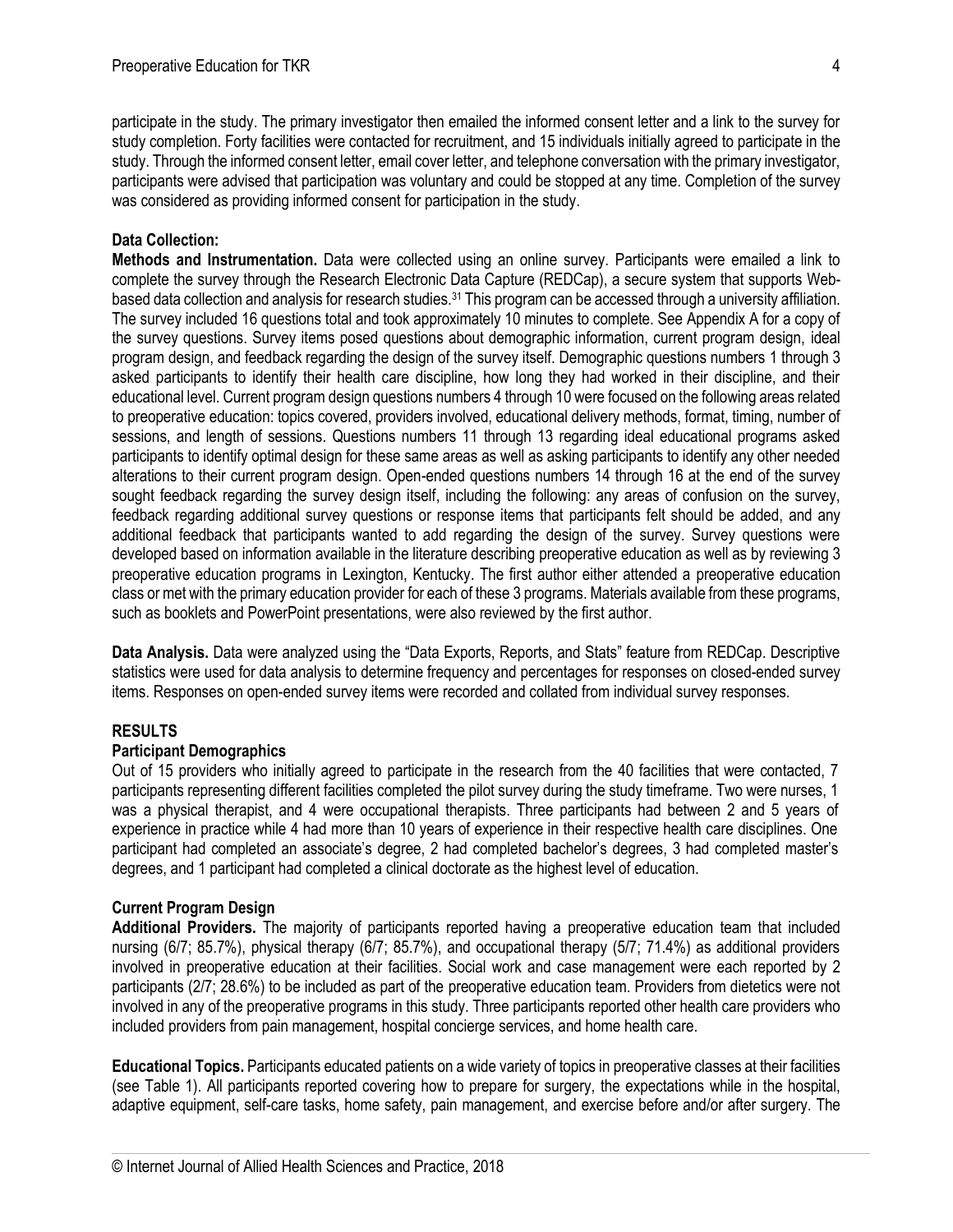recovery process, functional mobility, home modifications, and precautions were also commonly included as educational topics. Anatomy of the knee joint and expected functional outcomes were covered in a little more than half of participants' programs. Topics less commonly included in preoperative education were instrumental activities of daily living (such as completing laundry and caring for the home), caregiver training, and when to resume normal activities at home. One participant (1/7; 14.3%) reported an additional area covered during education related to the surgical procedure itself, and another responded that his or her program provided education on the need to increase protein and fiber intake along with preventing and treating constipation.

| <b>Educational</b><br><b>Topic</b>                                                              | <b>Number of Participants</b><br><b>Frequency and Percent</b> |  |  |
|-------------------------------------------------------------------------------------------------|---------------------------------------------------------------|--|--|
| How to prepare for surgery                                                                      | 7/7 (100%)                                                    |  |  |
| Expectations while in the hospital                                                              | 7/7 (100%)                                                    |  |  |
| The recovery process                                                                            | $6/7$ (85.7%)                                                 |  |  |
| Self-care (such as dressing, bathing, toileting)                                                | 7/7 (100%)                                                    |  |  |
| Functional mobility (such as transfers)                                                         | $6/7$ (85.7%)                                                 |  |  |
| Instrumental activities of daily living (such as completing laundry<br>and caring for the home) | 3/7(42.9%)                                                    |  |  |
| Adaptive equipment                                                                              | 7/7 (100%)                                                    |  |  |
| Home modifications                                                                              | 5/7 (71.4%)                                                   |  |  |
| Home safety                                                                                     | 7/7 (100%)                                                    |  |  |
| Managing pain                                                                                   | 7/7 (100%)                                                    |  |  |
| Caregiver training                                                                              | 3/7(42.9%)                                                    |  |  |
| Exercise before and/or after surgery                                                            | 7/7 (100%)                                                    |  |  |
| Precautions                                                                                     | $6/7$ (85.7%)                                                 |  |  |
| Anatomy of the knee joint                                                                       | 4/7 (57.1%)                                                   |  |  |
| When to resume normal activities at home                                                        | 3/7(42.9%)                                                    |  |  |
| <b>Expected functional outcomes</b>                                                             | $4/7$ (57.1%)                                                 |  |  |
| Other                                                                                           | $2/7$ (28.6%)                                                 |  |  |

| Table 1. Educational Topics Included in Preoperative Education |  |  |  |
|----------------------------------------------------------------|--|--|--|
|                                                                |  |  |  |

**Educational Delivery Methods.** All participants reported that both verbal and written instruction were used to educate TKR patients prior to surgery. Demonstration was used by 6 (6/7; 85.7%) participants while video and online education were both used by 2/7 (28.6%) participants. Workbooks were not used by any of the participants in this study. Three participants (3/7; 42.9%) indicated that other methods were used for presurgical education. Two participants (2/7; 28.6%) stated that a PowerPoint presentation was used as part of the education process. The third response included using the teach-back method or return demonstration as an educational technique.

**Preoperative Education Program Structure***.* Most participants (4/7; 57.1%) reported that patients typically attended preoperative education 2 weeks prior to surgery. The timeframe in which patients usually attended preoperative education at other facilities varied from less than 1 week (1/7; 14.3%), to 3 weeks (1/7; 14.3%) and up to 4 weeks (1/7; 14.3%) before undergoing TKR. Most participants (5/7; 71.4%) reported that their facility used a group format to provide presurgical education. One participant (1/7; 14.3%) responded that the facility used both an individual and group education format, and another participant (1/7; 14.3%) reported that preoperative education was provided only on an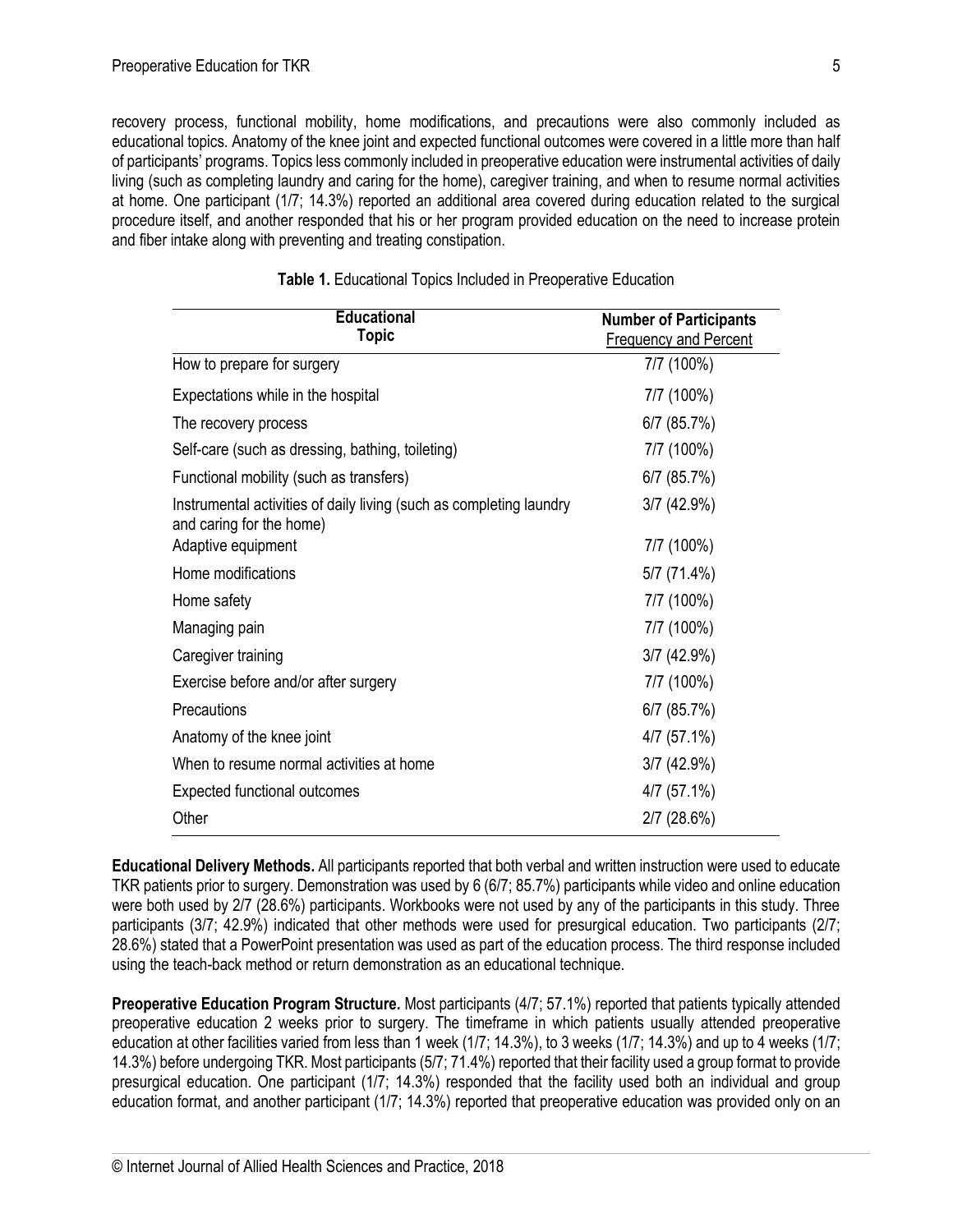individual basis. Five participants (5/7; 71.4%) reported that patients attended only 1 session prior to TKR surgery. One participant (1/7; 14.3%) worked at a facility in which patients attended 2 sessions before surgery, and the remaining participant (1/7; 14.3%) worked at a facility in which patients attended 5 or more preoperative education sessions. Length of preoperative education sessions varied, but no sessions were shorter than 1 hour or longer than2.5 hours. Participants reported sessions lasting 1 hour to less than 1.5 hours (4/7; 57.1%), 1.5 hours to less than 2 hours (1/7; 14.3%), and 2 hours to less than 2.5 hours (2/7; 28.6%).

# **Optimal Program Design**

**Recommended Additional Educational Topics.** Five of the 7 participants reported additional topics they believed would be beneficial to be included in preoperative education, and 2 out of the 7 participants reported that there were no educational topics they would recommend as additions to their current educational programs (see Table 2). One participant (1/7; 14.3%) felt that functional mobility should be added to the educational program at his or her facility, another (1/7; 14.3%) wanted to include education about the anatomy of the knee joint, and 1 participant (1/7; 14.3%) also wanted to teach patients about home modification before surgery. Two participants (2/7; 28.6%) would prefer that instrumental activities of daily living (such as completing laundry and caring for the home) be added as a part of preoperative education. Two participants (2/7; 28.6%) also recommended both caregiver training and education about expected functional outcomes of TKR surgery.

| <b>Educational Topic</b>                                                                        | <b>Number of Participants</b> |  |  |
|-------------------------------------------------------------------------------------------------|-------------------------------|--|--|
|                                                                                                 | <b>Frequency and Percent</b>  |  |  |
| How to prepare for surgery                                                                      | 0/7(0%)                       |  |  |
| Expectations while in the hospital                                                              | 0/7(0%)                       |  |  |
| The recovery process                                                                            | 0/7(0%)                       |  |  |
| Self-care (such as dressing, bathing, toileting)                                                | 0/7(0%)                       |  |  |
| Functional mobility (such as transfers)                                                         | 1/7(14.3%)                    |  |  |
| Instrumental activities of daily living (such as completing laundry<br>and caring for the home) | $2/7$ (28.6%)                 |  |  |
| Adaptive equipment                                                                              | 0/7(0%)                       |  |  |
| Home modifications                                                                              | 1/7(14.3%)                    |  |  |
| Home safety                                                                                     | 0/7(0%)                       |  |  |
| Managing pain                                                                                   | 0/7(0%)                       |  |  |
| Caregiver training                                                                              | 2/7(28.6%)                    |  |  |
| Exercise before and/or after surgery                                                            | 0/7(0%)                       |  |  |
| Precautions                                                                                     | 0/7(0%)                       |  |  |
| Anatomy of the knee joint                                                                       | 1/7(14.3%)                    |  |  |
| When to resume normal activities at home                                                        | 0/7(0%)                       |  |  |
| <b>Expected functional outcomes</b>                                                             | 2/7(28.6%)                    |  |  |
| Other                                                                                           | 0/7(0%)                       |  |  |
| None                                                                                            | 2/7(28.6%)                    |  |  |

**Table 2.** Additional Educational Topics Recommended for Preoperative Education

**Recommended Additional Health Care Providers***.* When asked which additional providers participants felt would be beneficial for their patients, the majority of participants (4/7; 57.1%) indicated that they did not have recommendations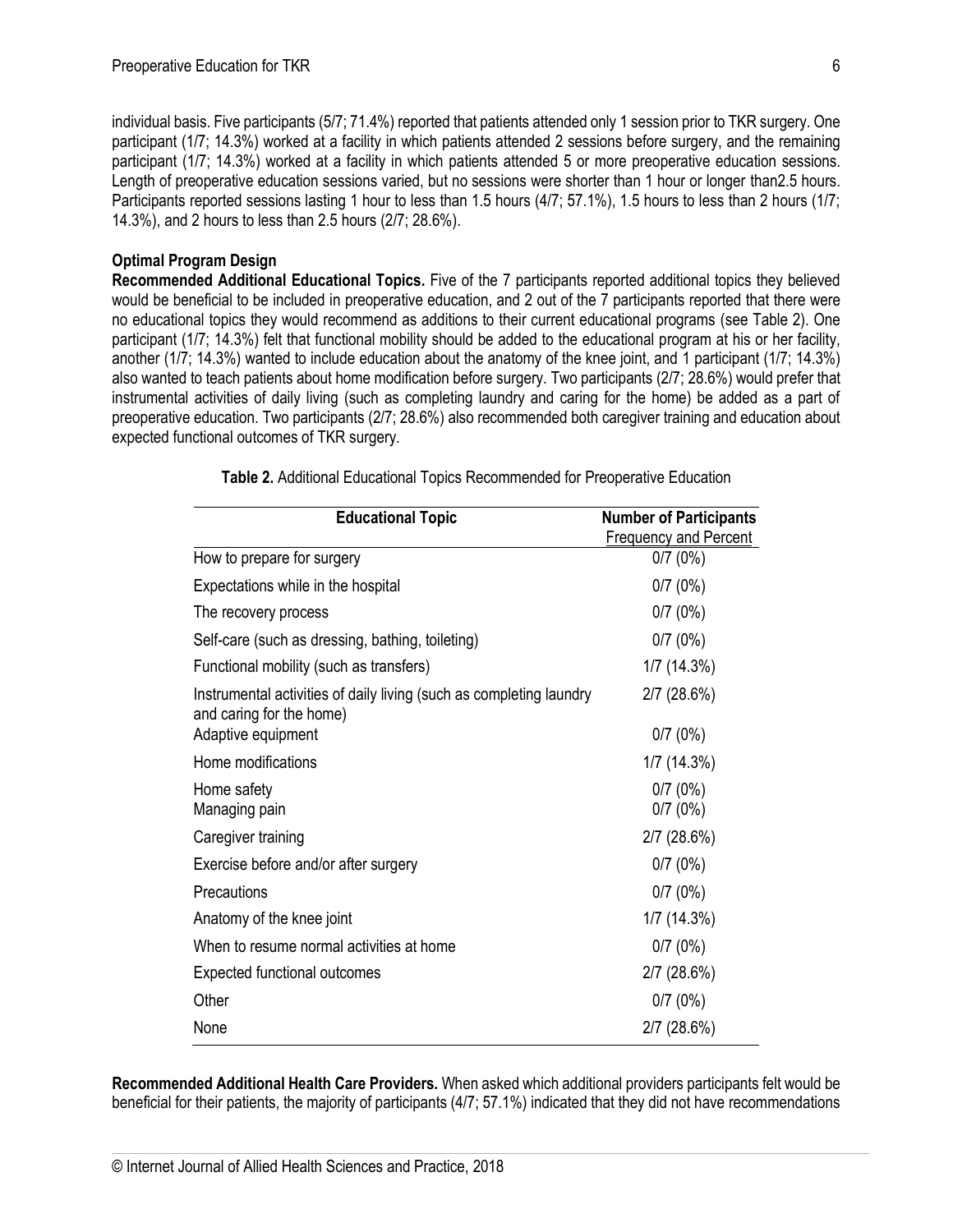to add any additional providers to the current preoperative education program at their facility. Three participants (3/7; 42.9%) would like to have case management involved in preoperative education, and 1 participant (1/7; 14.3%) would like to have social work become involved with the program. One participant (1/7; 14.3%) indicated that he or she would like to see the physician assistant and/or surgeon become involved in providing preoperative education before TKR surgery.

**Other Recommended Alterations to Preoperative Education.** Participants were asked to provide any other additions or alterations they felt were needed to their current preoperative education program to best meet the needs of their patients. Three participants (3/7; 42.9%) provided responses to this question item. One participant (1/7; 14.3%) wanted to have the preoperative education program expanded to include all physicians at his or her facility because currently only patients from two surgeons utilize the program. Another participant recommended that the combined orthopedic class be completed separately for TKR patients and those who undergo THR. The remaining participant felt that it would be valuable to add a video of a TKR patient completing active and passive range of motion exercises with a physical therapist to reinforce the amount of effort required for patients to achieve optimal outcomes after surgery.

# **DISCUSSION**

With this pilot study, we found that current programs for preoperative education included a variety of educational topics with some areas being covered less frequently among programs than others. Other aspects of program design varied as well, such as when preoperative education was provided prior to surgery. Several participants had suggestions to improve the current structure of their preoperative education programs related to topics covered, providers involved, and other recommendations. Participant responses also provided insight to improve the design of the survey for future implementation on a larger scale.

### **Current Preoperative Education Program Design**

**Health Care Providers.** Nursing and physical therapy have commonly been reported in the literature in systematic reviews that have described providers included in preoperative education, which is similar to the results of this pilot research. In these same studies, researchers have not found occupational therapy to be commonly involved in preoperative education after total joint replacement surgery, which contradicts the findings of this study.20-22 Louw et al. listed the top 10 providers involved in preoperative education for the studies included in their systematic review, and occupational therapy was not among those disciplines listed.<sup>20</sup> The discrepancy between this pilot study and the literature could be due to participant demographics, which included 4 out of 7 participants who were occupational therapists as well as the use of convenience sampling methods. Occupational therapy may be beneficial to include in preoperative education prior to TKR surgery to address areas related to self-care as well as higher level functional tasks following surgery.<sup>32</sup>

**Educational Topics.** Similar to this study, common topics covered in preoperative education that have been reported in previous research include preparing for surgery, expectations after surgery, the recovery process, self-care, functional mobility, adaptive equipment, managing pain, precautions, safety at home, and exercise.<sup>20-22</sup> Other programs have covered additional aspects, such as finances related to surgery, advice from previous patients who underwent joint replacement, and the roles of medical support staff.<sup>33</sup> Including an "other" option for participants on this pilot survey and on the revised survey for future implementation will capture additional topics covered at individual facilities. While pain management was addressed by all participants in this study, previous researchers have demonstrated that this education may be inadequate to prepare patients for the frequency and intensity of pain that they experience after surgery.<sup>11,13,14</sup> Preoperative pain education should be examined to determine the best approach for better preparing patients for this aspect of the recovery process, and patients should be provided with more realistic information regarding the discomfort they may experience after surgery.

Patients need to be educated about when most individuals resume various activities following surgery as patients often have unrealistic expectations regarding their functional outcomes and the timeframe in which they can return to their regular activities after surgery.15,16 Caregiver training is not a common education topic either; however, some patients have identified that including their support system during preoperative education increases their confidence for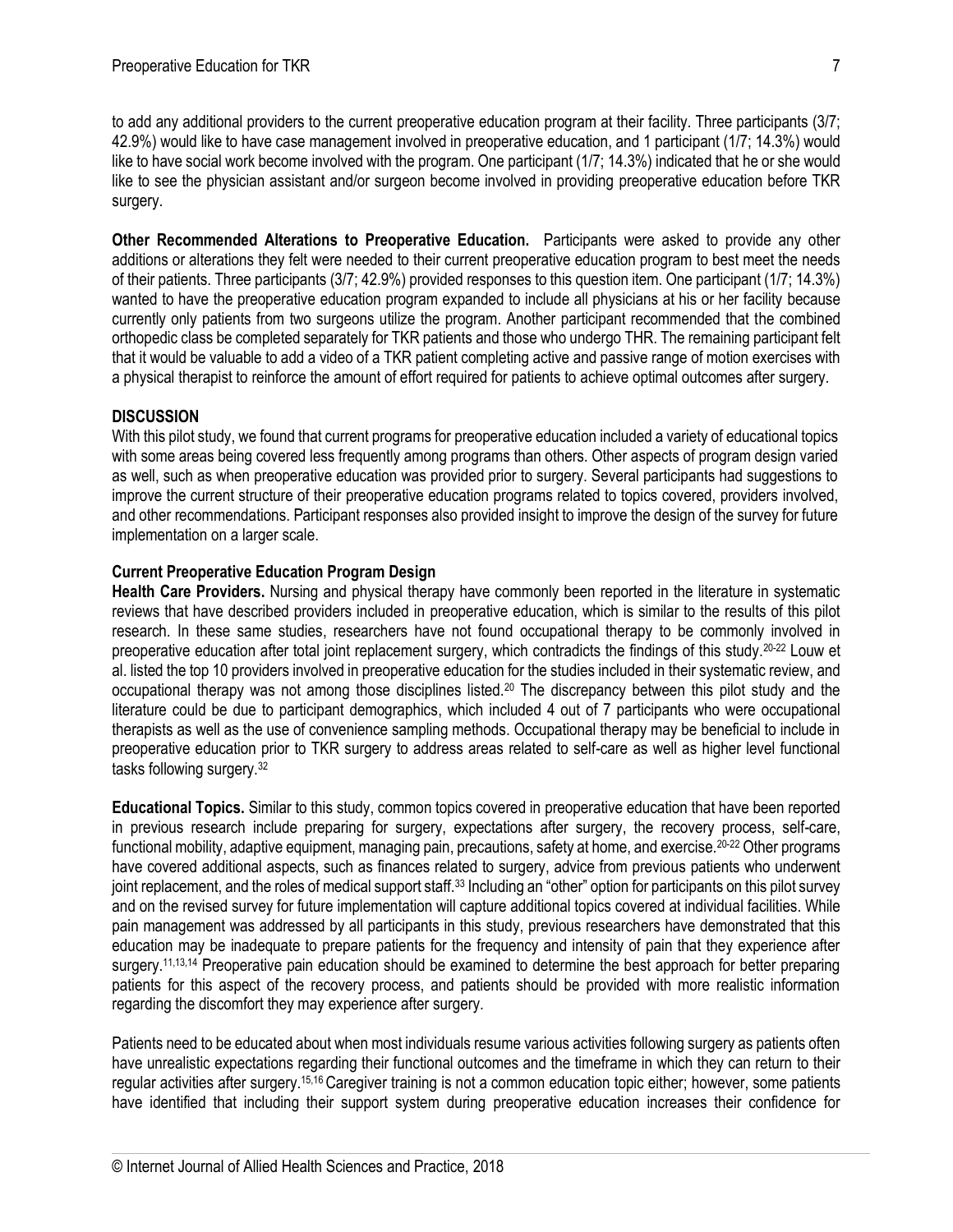discharge following surgery.12,13 Patients should be provided information regarding adaptive equipment or techniques that may assist daily activities post surgery. Surprisingly, individual differences among TKR patients, such as related to medical history, were not identified as being addressed in the pilot study or as a common theme in the literature. For example, a systematic review in which the content of preoperative education addressing post-operative pain for THR and TKR was explored did not identify differentiating pain between patients with rheumatoid arthritis and osteoarthritis in preoperative education.<sup>20</sup>

**Educational Delivery Methods.** Verbal and written instruction were the most commonly reported methods for delivering education before surgery in the literature as well as in this pilot study.20-22 Some researchers have also examined the impact of video education combined with verbal instruction versus verbal instruction alone, but did not find significant functional differences in favor of the addition of video.<sup>32,34</sup> Heikkinen et al. compared Internet-based education alone to face-to-face education and found some evidence that Web-based education provided a higher level of knowledge preoperatively than face-to-face education with staff.<sup>33</sup> There is not a clear best method for educational delivery provided in the literature.

**Timing and Format of Preoperative Education.** Similar to results in this pilot study, the timing of preoperative education varies widely in the literature. Previous researchers have reported preoperative education occurring as much as 6 weeks before planned total joint replacement with most scheduled within 4 weeks prior to the procedure and as late as the evening before surgery.20-22,35,36 The timing of education prior to TKR surgery has not been studied specifically in the literature and warrants examination. Providing education too early could mean that patients forget important information by the time of their surgery while providing this education too late can mean that patients do not have time to absorb new information that is important for their recovery. Patients may also not have time to ask questions that could better prepare them for surgery in the postoperative phase.

The majority of participants in this pilot study reported that presurgical education was provided in a group format. However, most research reported in the literature showed that education sessions were more evenly divided between one-on-one verbal education and group sessions with the least common format using methods that did not include face-to-face contact with a health care provider.<sup>20-22,24</sup> Individual versus group format for educational delivery has not been studied extensively in the literature and is another area that should be examined to determine the effectiveness of delivering educational content to a single patient compared with providing this same information to multiple patients at a time.

**Length and Number of Preoperative Education Sessions.** Length of preoperative education sessions varied widely in the literature from 12 minutes (video format only) to half a day, compared with a range of 1 hour to 2.5 hours in this study.<sup>20-22</sup> Attending one educational session prior to surgery was commonly reported in the literature. With this pilot research, few programs included more than 1 preoperative education session; however, some researchers examining preoperative education included multiple presurgical exercise sessions as part of the intervention.20-22

# **LIMITATIONS**

One limitation of this study was a small sample size. While 40 facilities were contacted and 15 providers initially agreed to participate, only 7 participants completed the survey in the study timeframe. In other health care research reported in the literature, there have been small sample sizes from 6 to 10 participants for the initial pilot study prior to administration of the survey on a much larger population.<sup>37,38</sup> The recruitment method for this study was another limitation as convenience sampling used for this pilot research may not provide the substantial number of participants required for a large-scale study in the future. The study also included a disproportionate ratio of health care providers who participated in the survey with 4 participants being occupational therapists. Additionally, the geographic location of participants was not recorded on the surveys. While participants from across the United States were recruited for the study, surveys were completed anonymously, and it is not possible to determine the geographic representation of the study sample. A question item will be added to the survey for future research to obtain geographic location by state for participants. Another limitation was evident based on responses from participants on the question item related to additional providers who were involved in preoperative education. For example, 4 out of 7 occupational therapists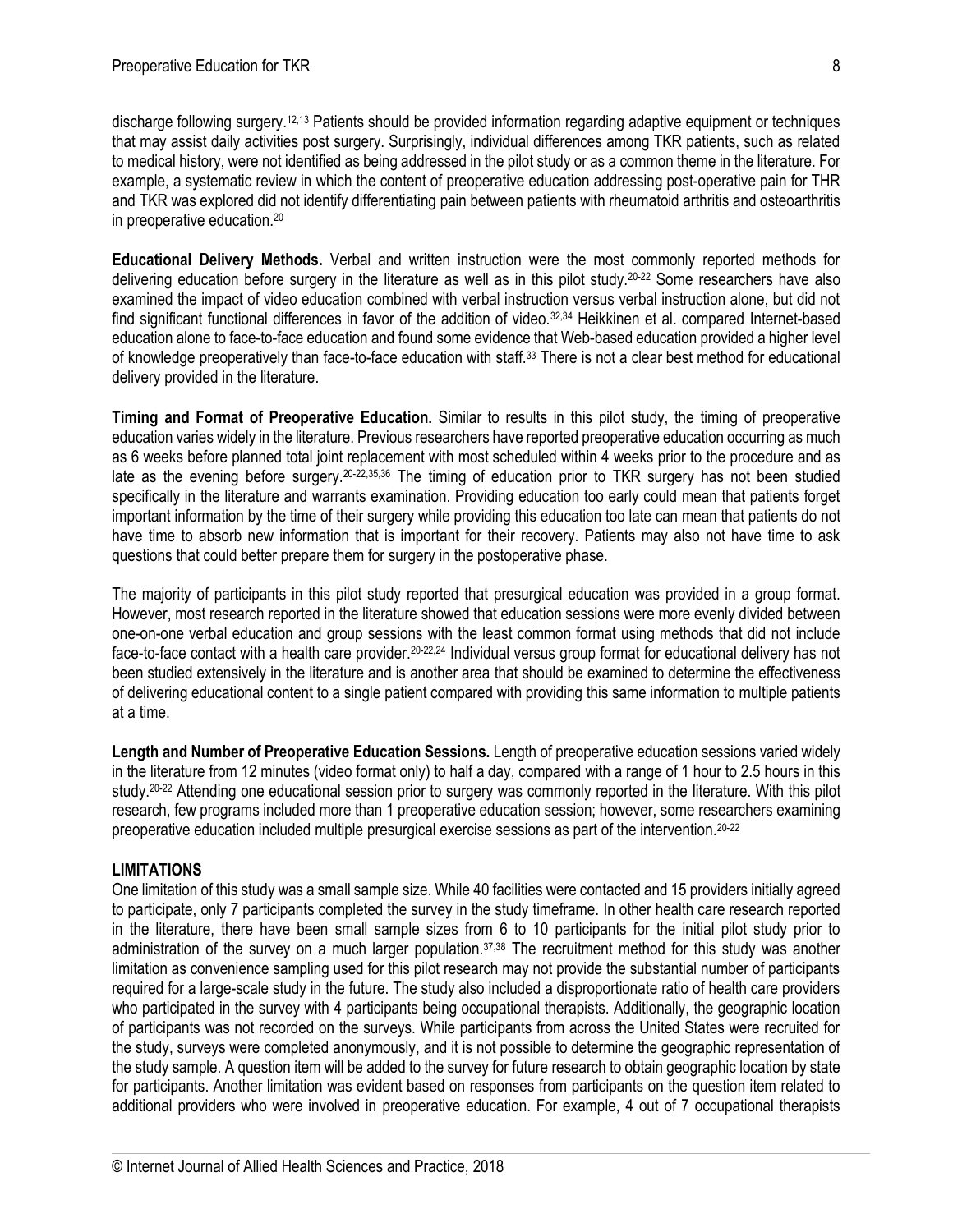completed the survey, but 5 participants indicated occupational therapy as additional providers involved in preoperative education at their facilities. The suggestion of this finding is that either more than one occupational therapist was involved in preoperative education at a portion of these facilities, or some participants included themselves in their response to this question. Altering this question for the final survey should ensure that participants have a similar understanding of this item when they respond to this question.

#### **SUMMARY**

With this pilot study, we begin to describe the nature of current preoperative education programs for TKR surgery in the United States as well as to pilot the survey and mode of survey delivery for future research. Seven participants completed the survey and provided insight regarding how program structures varied across health care sites. Changes will be made for future implementation of the survey based on analysis of responses on the survey items. There are currently limited descriptions of preoperative education programs provided in the literature, and these program designs vary across settings. With this pilot research, we provided a beginning framework for establishing usual practice, which can later be used as a basis for determining best practice for preoperative education prior to TKR surgery. A large, national survey is needed to fully describe the content, providers, and delivery methods of preoperative education for TKR patients across the United States using a representative sample. Results of this larger survey could be used to inform future research to examine the effectiveness of various program designs once their structures are fully known in order to develop programs that will support better postoperative outcomes. Additional future research could examine other related areas, such as patient understanding, perceptions, and expectations regarding preoperative education for TKR surgery.

**DECLARATION OF INTEREST:** The authors report no declarations of interest. The authors alone are responsible for the content and writing of this paper.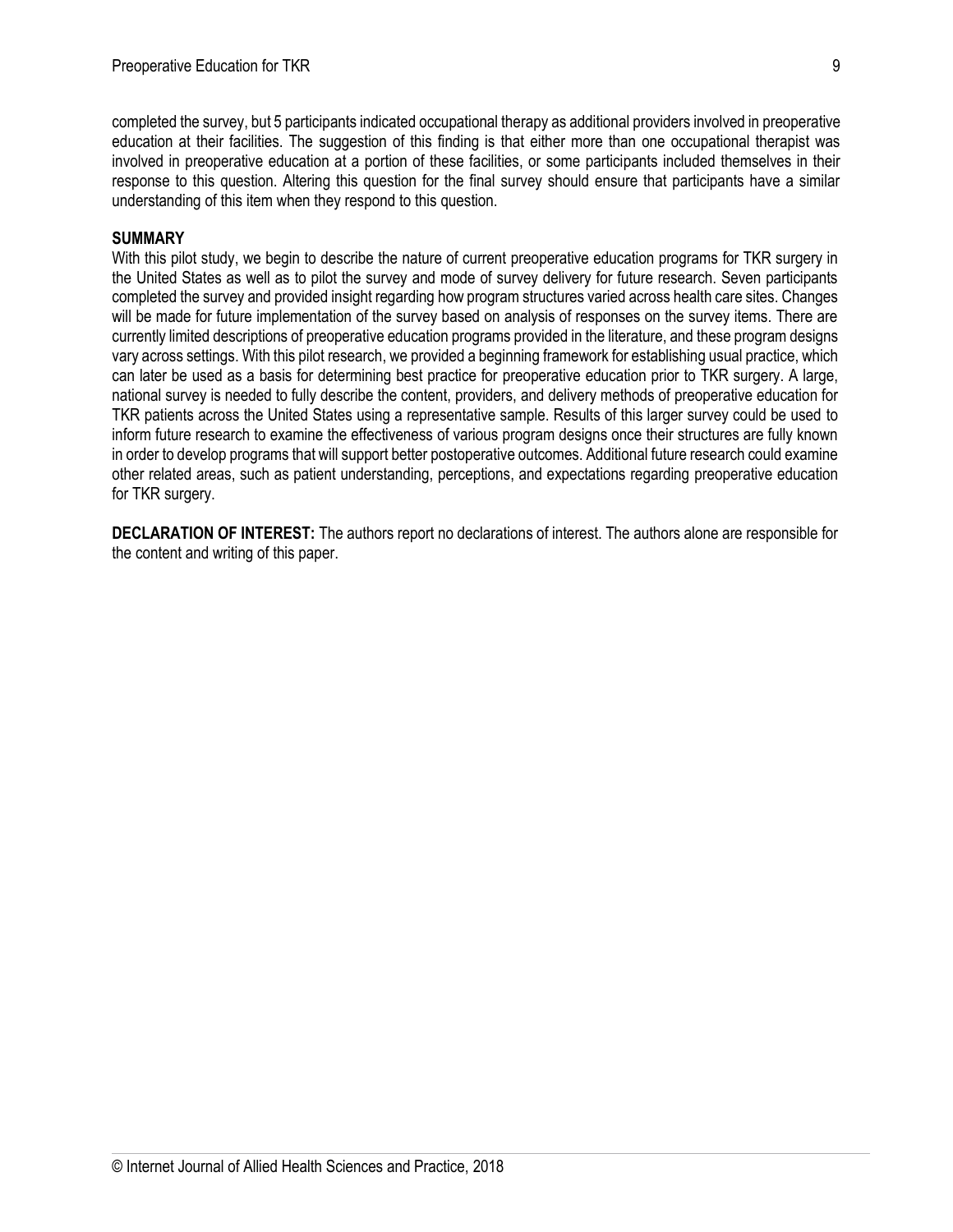# **References**

- 1. Deshpande BR, Katz JN, Solomon DH, Yelin EH, Hunter DJ, et al. Number of persons with symptomatic knee osteoarthritis in the US: Impact of race and ethnicity, age, sex, and obesity. *Arthritis Care Res.*  2016;68(12):1743-50. doi:10.1002/acr.22897 [PMID: 27014966]
- 2. *Beyond Surgery: The Full Impact of Knee Replacement.* American Academy of Orthopedic Surgeons [Internet]. (2014). The Association; 2017. Available at[: http://www.anationinmotion.org/value/knee/.](http://www.anationinmotion.org/value/knee/)  Accessed June 22, 2017.
- 3. Skou ST, Roos EM, Laursen MB, Rathleff MS, Arendt-Nielsen L, et al. A randomized, controlled trial of total knee replacement. *N Engl J Med.* 2015;373:1597-606. doi:10.1056/NEJMoa1505467 [PMID: 26886535]
- 4. Shan L, Shan B, Suzuki A, Nouh F, Saxena A. Intermediate and long-term quality of life after total knee replacement: A systematic review and meta-analysis. *J Bone Joint Surg Am*. 2015;*97*(2):156-68. doi:10.2106/JBJS.M.00372 [PMID: 25609443]de Achaval S, Kallen MA, Amick B, Landon G, Siff S, et al. Patients' expectations about total knee arthroplasty outcomes. *Health Expect*. 2016;19(2):299-308. doi:10.1111/hex.12350 [PMID: 25684135]
- 5. Levinger P, Diamond N, Menz H, Wee E, Margelis S, et al. Development and validation of a questionnaire assessing discrepancy between patients' pre-surgery expectations and abilities and postsurgical outcomes following knee replacement surgery. *Knee Surg Sports Traumatol Arthrosc.*  2016;24(10):3359-68. doi:10.1007/s00167-014-3432-4 [PMID: 25423872]
- 6. Swinkels A, Newman JH, Allain TJ. A prospective observation study of falling before and after total knee replacement surgery. *Age Ageing*. 2009;38:175-81. doi: 10.1093/ageing/afn229 [PMID: 19029071]
- 7. Schairer W, Vail T, Bozic K. What are the rates and causes of hospital readmission after total knee arthroplasty? *Clin Orthop Relat Res*. 2014;472(1):181-7. doi:10.1007/s11999-013-3030-7 [PMID: 23645339]
- 8. Hamel MB, Toth M, Legedza A, Rosen MP. Joint replacement surgery in elderly patients with severe osteoarthritis of the hip and knee: Decision making, postoperative recovery, and clinical outcomes. *Arch Intern Med.* 2008;168(13):1430-40. doi: 10.1001/archinte.168.13.1430 [PMID: 18625924]
- 9. White L, Stockwell T, Hartnell N, Hennessy M, Mullan J. Factors preventing kneeling in a group of preeducated patients post total knee arthroplasty. *J Orthop Traumatol*. 2016:17(4):333-8. doi:10.1007/s10195-016-0411-1 [PMID: 27234004]
- 10. Goldsmith LJ, Suryaprakash N, Randall E, Shum J, MacDonald V, et al. The importance of informational, clinical and personal support in patient experience with total knee replacement: A qualitative investigation. *BMC Musculoskelet Disord*. 2017;18(127). doi:10.1186/s12891-017-1474-8 [PMID: 28340610]
- 11. Specht K, Kjaersgaard-Andersen P, Pedersen BD. Patient experience in fast-track hip and knee arthroplasty – a qualitative study. *J Clin Nurs.* 2016;25(5-6):836-45. doi:10.1111/jocn.13121 [PMID: 26708610]
- 12. Causey-Upton R, Howell DM. Patient experiences when preparing for discharge home after total knee replacement. *Internet J Allied Health Sci Pract.* 2017;15(1). <http://nsuworks.nova.edu/ijahsp/vol15/iss1/5>
- 13. Westby MD, Backman CL. Patient and health professional views on rehabilitation practices and outcomes following total hip and knee arthroplasty for osteoarthritis: A focus group study. *BMC Health Serv Res*. 2010;10:119. doi: 10.1186/1472-6963-10- 119 [PMID: 20459834]
- 14. Chetty C, Ehlers VJ. Orthopaedic patients' perceptions about their pre-operative information. *Curationis.*  2009;32(4):55-60. doi: 10.4102/curationis.v32i4.992
- 15. O'Brien L, McKeough C, Abbasi R. Pre-surgery education for elective cardiac surgery patients: A survey from the patient's perspective. *Aust Occup Ther J.* 2013;60(6):404-9. doi: 10.1111/1440-1630.12068 [PMID: 24299479]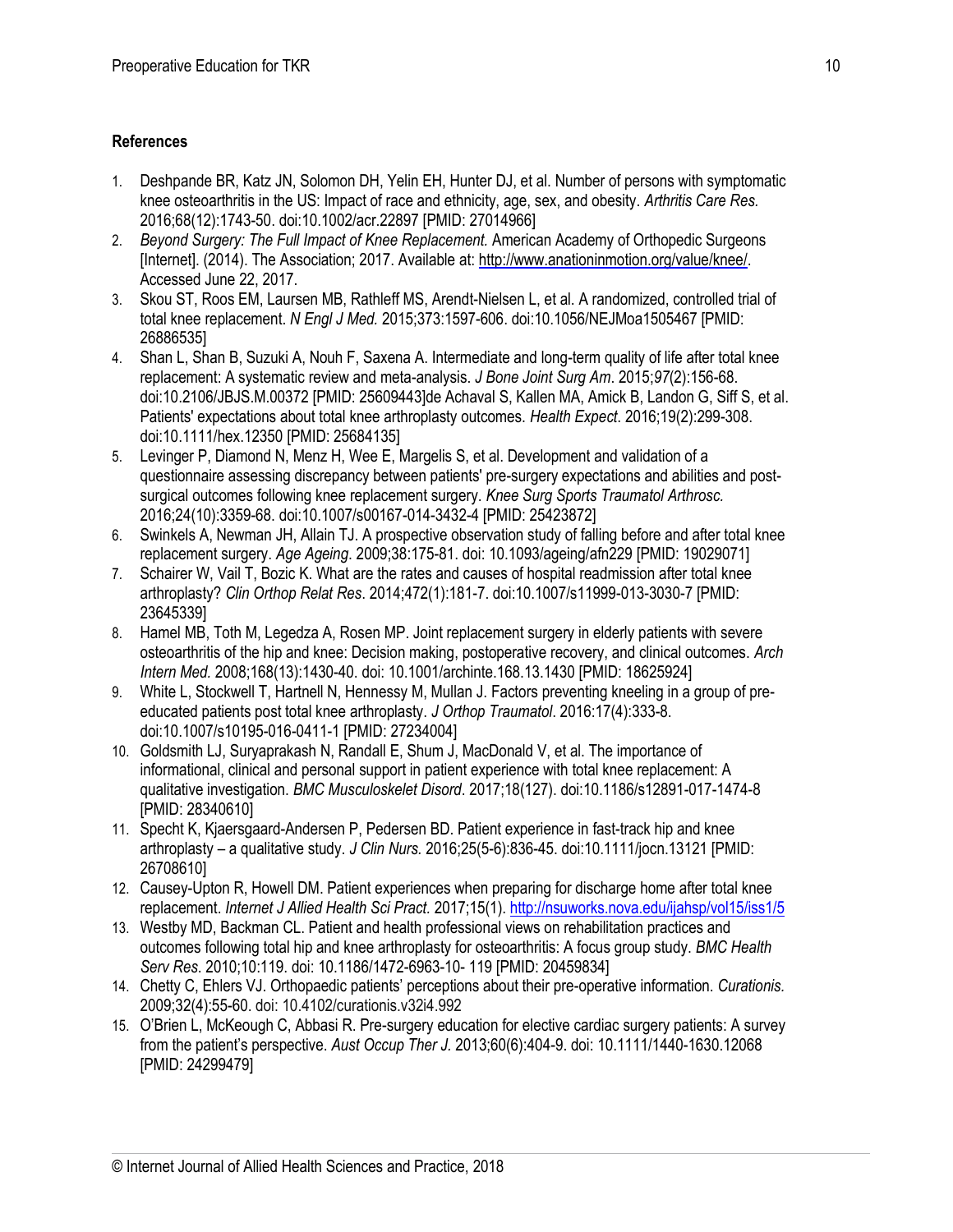- 16. Montin L, Johansson K, Kettunen J, Katajisto J, Leino-Kilpi H. Total joint arthroplasty patients' perception of received knowledge of care. *Orthop Nurs.* 2010;*29*(4):246-53. doi: 10.1097/NOR.0b013e3181e51868 [PMID: 20664463]
- 17. Ingaddotir B, Stark AJ, Leiono-Kilpi H, Sigurdardottir AK, Valkeapaa K, et al. The fulfilment of knowledge expectations during the perioperative period of patients undergoing knee arthroplasty- a Nordic perspective. *J Clin Nurs.* 2014;23(19-20):2896-908. doi: 10.1111/jocn.12552 [PMID: 24476393]
- 18. Rae S. *Pre-surgery education with clients undergoing total hip replacements* (Unpublished master's theses)*.* University of Puget Sound, Tacoma, WA; 2011. Available at [http://soundideas.pugetsound.edu/ms\\_occ\\_therapy/25/. A](http://soundideas.pugetsound.edu/ms_occ_therapy/25/)ccessed June 22, 2017.
- 19. Louw A, Diender I, Butler DS, Puentedura EJ. Preoperative education addressing postoperative pain in total joint arthroplasty: Review of content and educational delivery methods. *Physiother Theory Pract.*  2013;29(3):175-94. doi: 10.3109/09593985.2012.727527 [PMID: 23035767]
- 20. McDonald S, Hetrick S, Green S. Pre-operative education for hip or knee replacement. *Cochrane Database Syst Rev*. 2004;1. doi:10.1002/14651858.CD003526.pub2 [PMID: 14974019]
- 21. McDonald S, Page MJ, Beringer K, Wasiak J, Sprowson A. Preoperative education for hip or kneereplacement. *Cochrane Database Syst Rev*. 2014;13(5). doi: 10.1002/14651858.CD003526.pub3 [PMID: 24820247]
- 22. Chen S-R, Chen C-S, Lin P-C. The effect of educational intervention on the pain and rehabilitation performance of patients who undergo a total knee replacement. *J Clin Nurs*. 2014;23(1-2):279-87. doi: 10.1111/jocn.12466 [PMID: 24313941]
- 23. Clarke HD, Timm VL, Goldberg BR, Hattrup SJ. Preoperative patient education reduces in-hospital fall after total knee arthroplasty. *Clin Orthop Relat Res.* 2012;470(1):244-9. doi: 10.1007/s11999-011-1951- 6 [PMID: 21691907]
- 24. Jones S, Alnaib M, Wilkinson M, St Clair Gibson A, Kader D. Pre-operative patient education reduces length of stay after knee joint arthroplasty. *Ann R Coll Surg of Engl*. 2011;93(1):71-5. doi: 10.1308/003588410X12771863936765 [PMID: 21418755]
- 25. Kearney M, Jennrich MK, Lyons S, Robinson R, Berger B. Effects of preoperative education outcomes after joint replacement surgery. *Orthop Nurs*. 2011;30(6):391-6. doi: 10.1097/NOR.0b013e31823710ea [PMID: 22124192]
- 26. Spalding J. Reducing anxiety by pre-operative education: Making the future familiar. *Occup Ther Int*. 2003;10(4):278-93. [PMID: 146457541]
- 27. Fielden JM, Scott S, Horne JG. An investigation of patient satisfaction following discharge after total hip replacement surgery.*Orthop Nurs*. 2003;22(6):429-36. [PMID: 14705473]
- 28. Jacobson AF, Myerscough RP, DeLambo K, Fleming E, Huddleston AM, et al. Patients' experiences on total knee replacement: A qualitative study sheds light on pre- and postoperative experiences. *Am J Nurs*. 2008;108(5):54-63. doi: 10.1097/01.NAJ.0000318000.62786.fb [PMID: 18434802]
- 29. Fowler FJ. *Survey Research Methods,* 5e*.* Thousand Oaks, CA: Sage Publications, Inc.;2014
- 30. Harris PA, Taylor R, Thielke R, Payne J, Gonzalez N, et al. (2009). Research electronic data capture (REDCap) – A metadata-driven methodology and workflow process for providing translational research informatics support. *J Biomed Inform*. 2009;42(2):377-81. doi: 10.1016/j.jbi.2008.08.010 [PMID: 18929686]
- 31. Rastogi R, Davis AM, Chesworth BM. A cross-sectional look at patient concerns in the first six weeks following total knee arthroplasty. *Health Qual Life Outcomes.* 2007;5:48. d[oi:10.1186/1477-7525-5-48](http://dx.doi.org/10.1186%2F1477-7525-5-48)  [PMID: 17678532]
- 32. Heikkinen K, Helena L-K, Nummela T, Kaljonen A, Sanna S. A comparison of two educational interventions for the cognitive empowerment of ambulatory orthopedic surgery patients. *Patient Educ Couns.* 2008;73(2):272-9. doi: 10.1016/j.pec.2008.06.015 [PMID: 18678461]